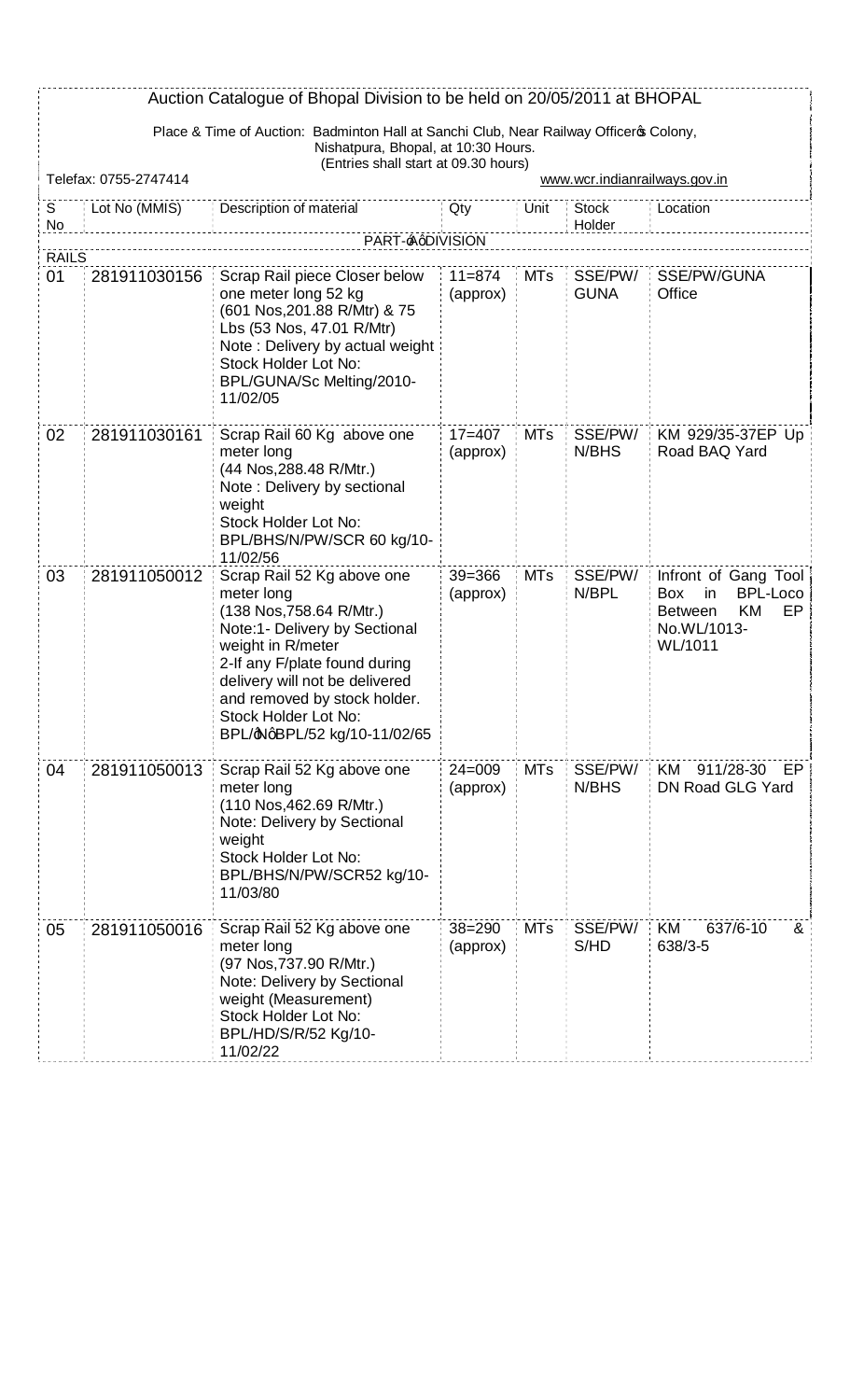| 06 | 281911050017 | Scrap Rail 52 Kg above one<br>meter long<br>(97 Nos, 2777.47 R/Mtr.)<br>Note: Delivery by Sectional<br>weight<br>Stock Holder Lot No:<br>BPL/SVPI/scrap 52 Kg Rail10-<br>11/40                                 | $144 = 123$<br>(approx) | <b>MTs</b> | SSE/PW/<br><b>SVPI</b> | KM 1226/5-6 LH Side<br><b>SVPI-MOJ Section</b>                           |
|----|--------------|----------------------------------------------------------------------------------------------------------------------------------------------------------------------------------------------------------------|-------------------------|------------|------------------------|--------------------------------------------------------------------------|
| 07 | 281911050018 | Scrap Rail 52 Kg 3 <sup>rd</sup> Class<br>above one meter long<br>(155 Nos, 2247.28 R/Mtr.)<br>Note: Delivery by measurement<br>(Running Mtr.)<br>Stock Holder Lot No:<br>BPL/MOJ/PW/SCR 52 Kg/10-<br>11/03/03 | $116 = 611$<br>(approx) | <b>MTs</b> | SSE/PW/<br><b>MOJ</b>  | 1252/7-8<br><b>RH</b><br>KM<br>Side<br>Between<br>Mohana-SVPI<br>Section |
| 08 | 281911050019 | Scrap Rail 52 Kg above one<br>meter long<br>(54 Nos, 1215.63 R/Mtr.)<br>Note: Delivery by Sectional<br>weight<br>Stock Holder Lot No:<br>BPL/SVPI/PW/Scrap 52 Kg<br>Rail10-11/41                               | 63=079<br>(approx)      | <b>MTs</b> | SSE/PW/<br><b>SVPI</b> | KM 1226/6-7 LH Side<br><b>SVPI-MOJ Section</b>                           |
| 09 | 281911050020 | Scrap Rail 52 Kg 3 <sup>rd</sup> Class<br>above one meter long<br>(123 Nos, 1847.99 R/Mtr.)<br>Note: Delivery by measurement<br>(Running Mtr.)<br>Stock Holder Lot No:<br>BPL/MOJ/PW/SCR 52 Kg/10-<br>11/03/02 | $95 = 892$<br>(approx)  | <b>MTs</b> | SSE/PW/<br><b>MOJ</b>  | 1253/8-9<br><b>RH</b><br>KM<br>Side                                      |
| 10 | 281911050021 | Scrap Rail 52 Kg 3 <sup>rd</sup> Class<br>above one meter long<br>(140 Nos, 1755.19 R/Mtr.)<br>Note: Delivery by measurement<br>(Running Mtr.)<br>Stock Holder Lot No:<br>BPL/MOJ/PW/SCR 52 Kg/10-<br>11/03/01 | $91 = 076$<br>(approx)  | <b>MTs</b> | SSE/PW/<br><b>MOJ</b>  | 1251/2-4<br>RH.<br>KM.<br>&LH Near LC No.84                              |
| 11 | 281911050022 | Scrap Rail 52 Kg above one<br>meter long<br>(117 Nos, 834.77 R/Mtr.)<br>Note: Delivery by sectional<br>weight by running meter.<br>Stock Holder Lot No:<br>BPL/BHS/N/PW/SCR 52kg//10-<br>11/02/55              | $43 = 316$<br>(approx)  | <b>MTs</b> | SSE/PW/<br>N/BHS       | KM 929/3-5 EP UP<br>road BAQ Yard                                        |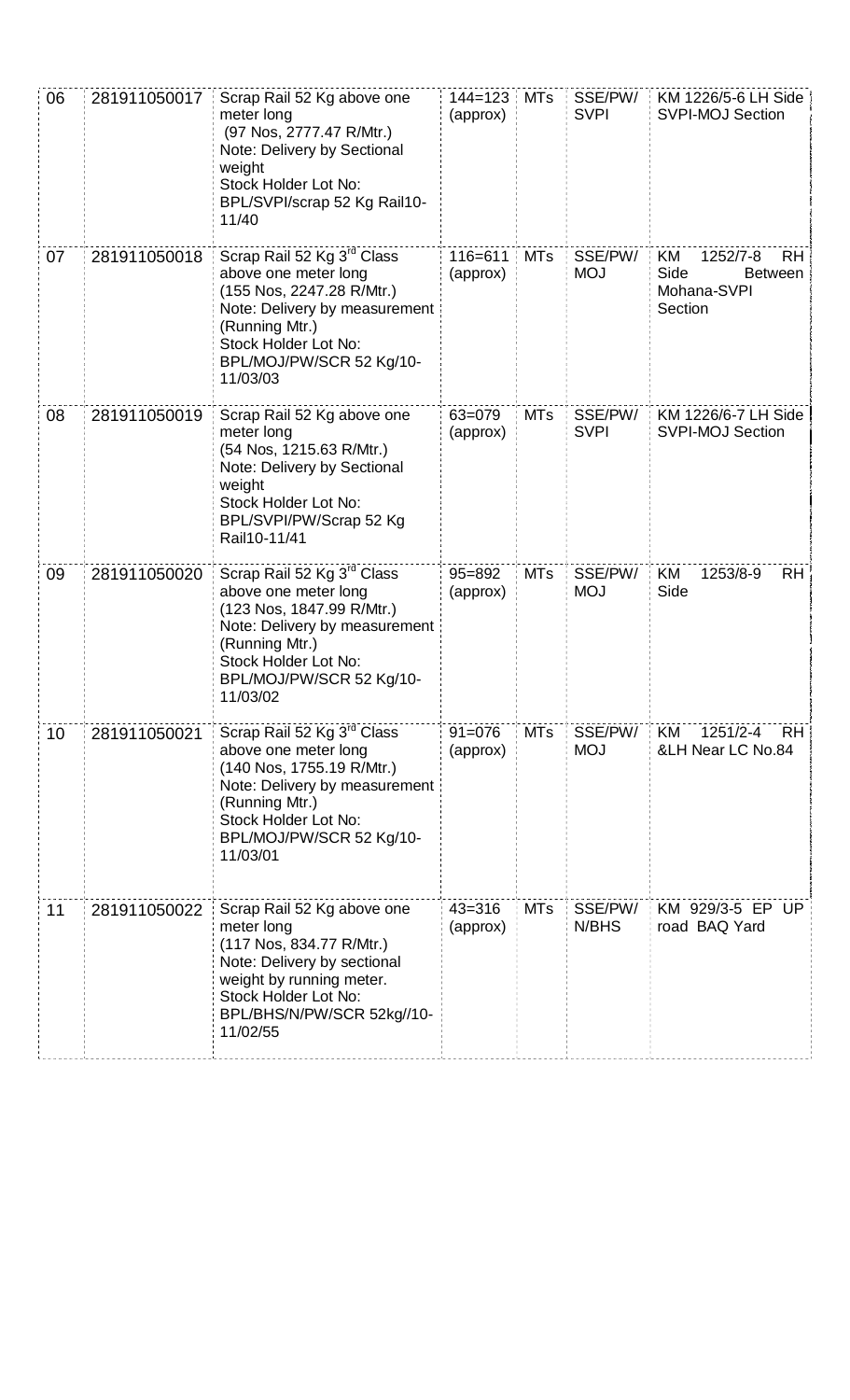| 12 | 281911050023 | Scrap Rail 52 Kg above one<br>meter long<br>(33 Nos, 201.43 R/Mtr.)<br>Note: Delivery by sectional<br>weight<br>Stock Holder Lot No:<br>BPL/BHS/N/PW/SCR 52kg//10-<br>11/03/78                                                                                | $10 = 452$<br>(approx) | <b>MTs</b> | SSE/PW/<br>N/BHS       | 906/28-30<br>ΚM<br>EP<br>GLG-<br><b>DN</b><br>Road<br><b>SUMR Section</b> |
|----|--------------|---------------------------------------------------------------------------------------------------------------------------------------------------------------------------------------------------------------------------------------------------------------|------------------------|------------|------------------------|---------------------------------------------------------------------------|
| 13 | 281911050024 | Scrap Rail 52 Kg above one<br>meter long<br>(333 Nos, 1521.98 R/Mtr.)<br>Note:1- Delivery by<br>measurement basis(sectional<br>weight)<br>2-Cutting may be allowed for<br>easy loading<br>Stock Holder Lot No:<br>BPL/BHS/PW/South/SCR 52kg<br>R//10-11/02/04 | 78=976<br>(approx)     | <b>MTs</b> | SSE/PW/<br>S/BHS       | 890/13-15<br>KM<br>Up<br>road BHS Yard                                    |
| 14 | 281911050025 | Scrap Rail 52 Kg above one<br>meter long<br>(69 Nos, 351.77 R/Mtr.)<br>Note:1- Delivery by R/M<br>(sectional weight)<br>2- Cut may be allowed foe easy<br>loading<br>Stock Holder Lot No:<br>BPL/GUNA/SL 52 kg LBS/10-<br>11/02/02                            | $18 = 253$<br>(approx) | <b>MTs</b> | SSE/PW/<br><b>GUNA</b> | KM<br>1114/5-11<br>EP<br><b>LHS RTA Yard</b>                              |
| 15 | 281911050026 | Scrap Rail 60 Kg above one<br>meter long<br>(49 Nos, 254.84 R/Mtr.)<br>Note: Delivery by sectional<br>weight<br>Stock Holder Lot No:<br>BPL/BHS/N/PW//10-11/03/79                                                                                             | $15 = 377$<br>(approx) | <b>MTs</b> | SSE/PW/<br>N/BHS       | EP KM 906/32-34 EP<br>Dn road SUMR-GLG<br>Section                         |
| 16 | 281911050027 | Scrap Rail 60 Kg above one<br>meter long<br>(29 Nos, 332.75 R/Mtr.)<br>Note: Delivery by sectional<br>weight<br>Stock Holder Lot No:<br>BPL/BHS/N/PW//SCR 60kg/10-<br>11/02/68                                                                                | $20=078$<br>(approx)   | <b>MTs</b> | SSE/PW/<br>N/BHS       | EP KM 919/30-920/2<br>Dn Road-GLG-<br>EP.<br><b>PAI Section</b>           |
| 17 | 281911050028 | Scrap Rail 60 Kg one meter<br>long & above<br>(69 Nos, 259.63 R/Mtr.)<br>Note: Delivery by sectional<br>weight<br>Stock Holder Lot No:<br>BPL/BHS/N/PW//SCR 60kg/10-<br>11/03/76                                                                              | $15 = 666$<br>(approx) | <b>MTs</b> | SSE/PW/<br>N/BHS       | EP KM 910/30-32 EP<br>Dn Road-GLG yard                                    |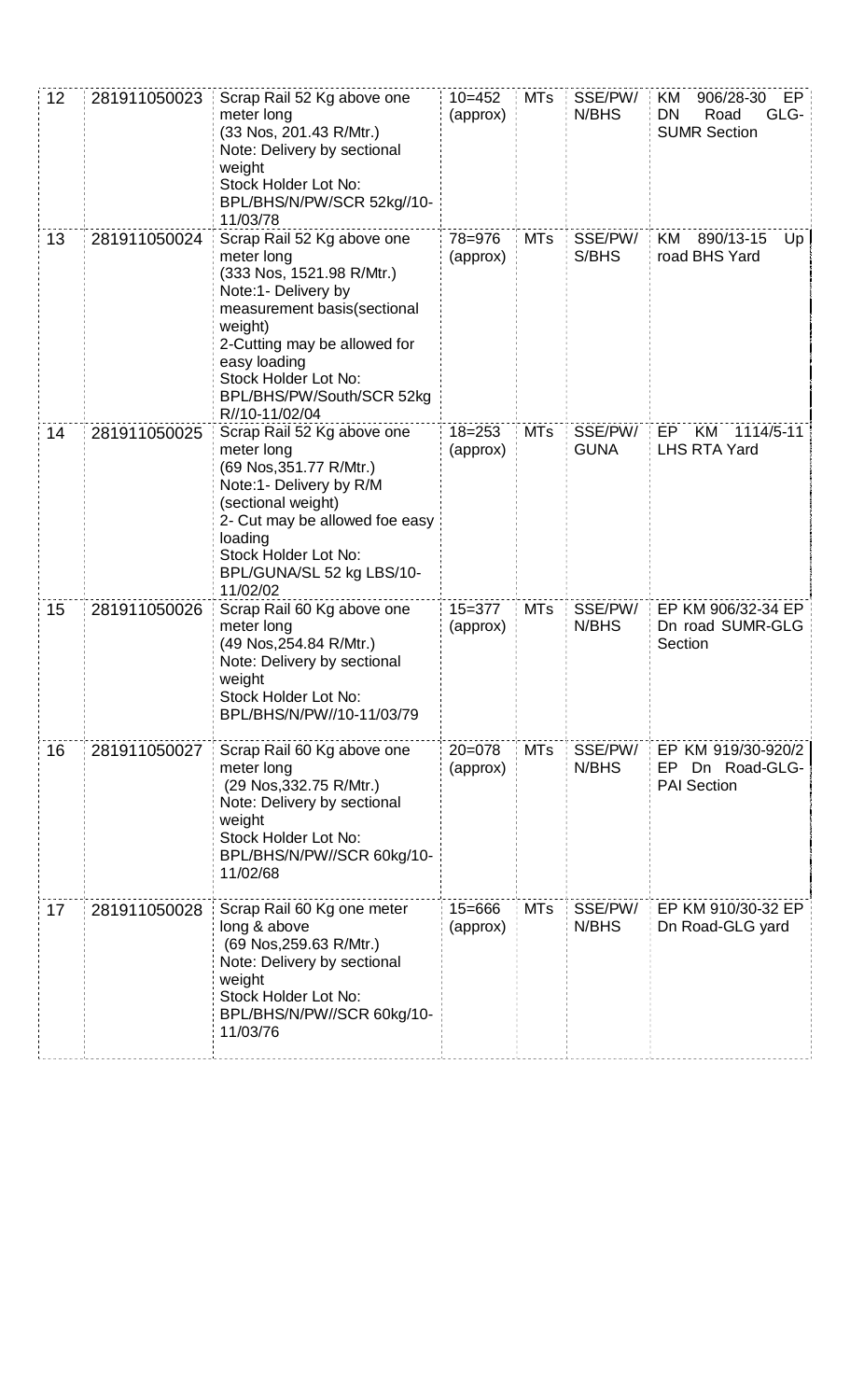| 18 | 281911050029 | Scrap Rail 60 Kg above one<br>meter long<br>(40 Nos, 446.47 R/Mtr.)<br>Note: Delivery by sectional<br>weight<br>Stock Holder Lot No:<br>BPL/BHS/N/PW//SCR 60kg/10-<br>11/02/69                                                                                                              | $26 = 940$<br>(approx) | <b>MTs</b> | SSE/PW/<br>N/BHS       | EP KM 916/17-19 EP<br><b>GLG-PAI</b><br>up Road<br>Section    |
|----|--------------|---------------------------------------------------------------------------------------------------------------------------------------------------------------------------------------------------------------------------------------------------------------------------------------------|------------------------|------------|------------------------|---------------------------------------------------------------|
| 19 | 281911050030 | Scrap Rail 60 Kg above one<br>meter long<br>(62 Nos, 802.14 R/Mtr.)<br>Note: Delivery by sectional<br>weight<br>Stock Holder Lot No:<br>BPL/BHS/N/PW//SCR 60kg/10-<br>11/03/77                                                                                                              | $48 = 401$<br>(approx) | <b>MTs</b> | SSE/PW/<br>N/BHS       | EP KM 909/2-4 EP<br>SUMR-<br>Road<br>Dn<br><b>GLG Section</b> |
| 20 | 281911050031 | Scrap Rail 60 Kg one meter<br>long & above<br>(55 Nos, 257.97 R/Mtr.)<br>Note: Delivery by sectional<br>weight<br>Stock Holder Lot No:<br>BPL/BHS/N/PW//SCR 60kg/10-<br>11/03/81                                                                                                            | $15 = 566$<br>(approx) | <b>MTs</b> | SSE/PW/<br>N/BHS       | EP KM 911/22-24 EP<br>Dn Road GLG yard                        |
| 21 | 281911050032 | Scrap Rail 90 Lbs above one<br>meter long<br>(75 Nos, 637.64 R/Mtr.)<br>Note: Delivery by R/M<br>(sectional weight)<br>Stock Holder Lot No:<br>BPL/GUNA/SLR 90 Lbs/10-<br>11/02/01                                                                                                          | $28 = 445$<br>(approx) | <b>MTs</b> | SSE/PW/<br><b>GUNA</b> | EP KM 1114/5-8 LHS<br><b>RTA Yard</b>                         |
| 22 | 281911050035 | Scrap Rail 90 Lbs above one<br>meter long<br>(75 Nos, 580.40 R/Mtr.)<br>Note:1-Delivery by sectional<br>weight in R/Meter<br>2- If any F/plate found during<br>delivery will not be delivered<br>and removed by stock holder.<br>Stock Holder Lot No:<br>BPL/CNBPL/90 Lbs R/10-<br>11/02/68 | $25 = 891$<br>(approx) | <b>MTs</b> | SSE/PW/<br>N/BPL       | BPL Loco yard Near<br>Loco Running Room                       |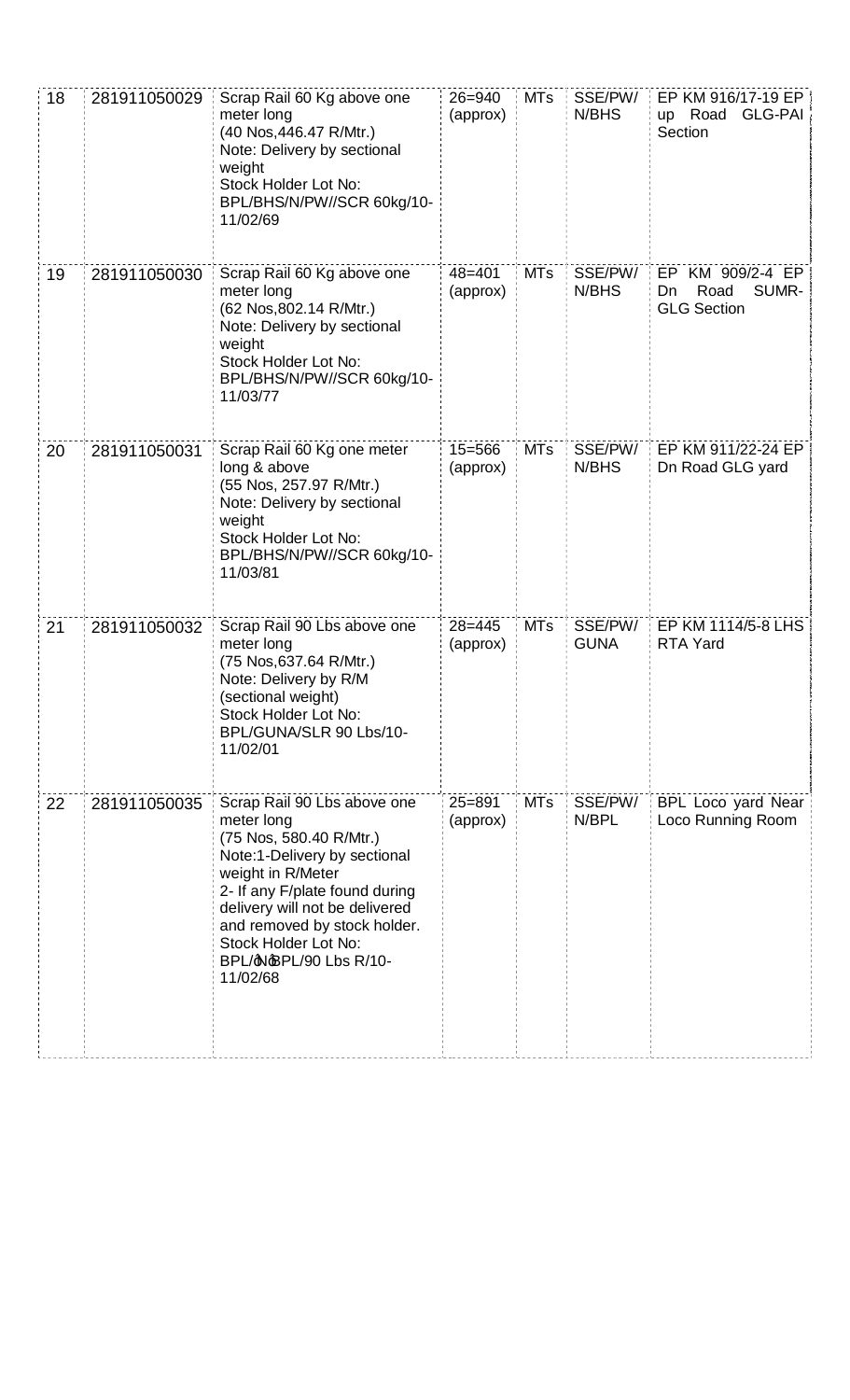| 23 | 281911050033 | Scarp point & Xing Rail 90 Lbs<br>1-V/Rail 1-8½-90 Lbs(24 Nos)<br>2-V/Rail 1-12 90 Lbs<br>$(13\frac{1}{2}$ Nos)<br>3- Point Rail D/xing 90 Lbs<br>$(11$ Nos)<br>4-V/rail D/Xing 90 Lbs (02 Nos)<br>5-Elbow Rail D/xing 90 Lbs<br>$(05$ Nos $)$<br>6-C/Rail D/xing 90 Lbs<br>$(16$ Nos)<br>7-W/Rail 1-12, 90 Lbs<br>$(28\frac{1}{2}$ Nos)<br>8-W/Rail 1-81/2 90 Lbs(46 Nos)<br>9- C/Rail T/out 90 Lbs (73 Nos)<br>10-T/Rail 1-12 90 Lbs(11 Nos)<br>11-T/Rail 1-8½ 90 Lbs (54 Nos)<br>(Total 284 Nos)<br>Note: Delivery by actual weight<br>Stock Holder Lot No:<br>BPL/BIN/PW/Pt.& xing 90 Lbs/<br>R/10-11/1/27 | $49 = 985$<br>(approx) | MTs        | SSE/PW/<br><b>BINA</b> | EP No.BIN/1404 to<br>BIN/1422 DN Side |      |
|----|--------------|----------------------------------------------------------------------------------------------------------------------------------------------------------------------------------------------------------------------------------------------------------------------------------------------------------------------------------------------------------------------------------------------------------------------------------------------------------------------------------------------------------------------------------------------------------------------------------------------------------------|------------------------|------------|------------------------|---------------------------------------|------|
| 24 | 281911050034 | Scrap Rail piece below one<br>meter long consisting of<br>1-Scrap 52 kg Rail piece<br>(1042 Nos, 371.47 R/Mtr.)<br>2-Scrap 60 kg Rail piece<br>(261 Nos, 91.53 R/Mtr.)<br>3-Scrap 90 R Rail piece<br>(16 Nos, 11.94 R/Mtr.)<br>4-Scrap 82 Lbs Rail piece<br>(11 Nos , 7.85 R/Mtr.)<br>5-Scrap100 Lbs Rail piece<br>(03 Nos, 2.27 R/Mtr.)<br>(Total-1333 Nos)<br>Note: delivery by actual weight<br>Stock Holder Lot No:<br>BPL/BHS/PW/South/Rail<br>Melting/10-11/07/08                                                                                                                                        | $24 = 976$<br>(approx) | MTs        | SSE/PW/<br>S/BHS       | KM<br>880/21-23<br><b>SCR Yard</b>    | at ' |
| 25 | 281911050014 | Scarp point & Xing Rail 52 kg<br>1-Dimond V/RalL 52 Kg<br>$(03$ Nos $)$<br>2-V/Rail 1-8½-52 kg (16 Nos)<br>3- Point Rail 52 Kg (02 Nos)<br>4-C/rail D/Xing 52 Kg (14 Nos)<br>5-Elbow Rail 52 Kg (14 Nos)<br>6-V/Rail 1-12, 52 Kg (24 Nos)<br>7- V/Rail 1-8½, 52 Kg (06 Nos)<br>8-C/Rail 52 Kg (42 Nos)<br>9- W/Rail 1-12, 52 Kg (68 Nos)<br>10-W/Rail 1-8½, 52 Kg(17 Nos)<br>11-T/Rail 1-12, 52 Kg (patte<br>wali) (17 Nos)<br>12-T/Rail 1-12, 52 Kg (without<br>patte wali) (28 Nos)<br>13-T/Rail 1-8½, 52 Kg(01 No)                                                                                          | 66=060<br>(approx)     | <b>MTs</b> | SSE/PW/<br><b>BINA</b> | EP No.BIN/1386<br>1400 DN Side        | to   |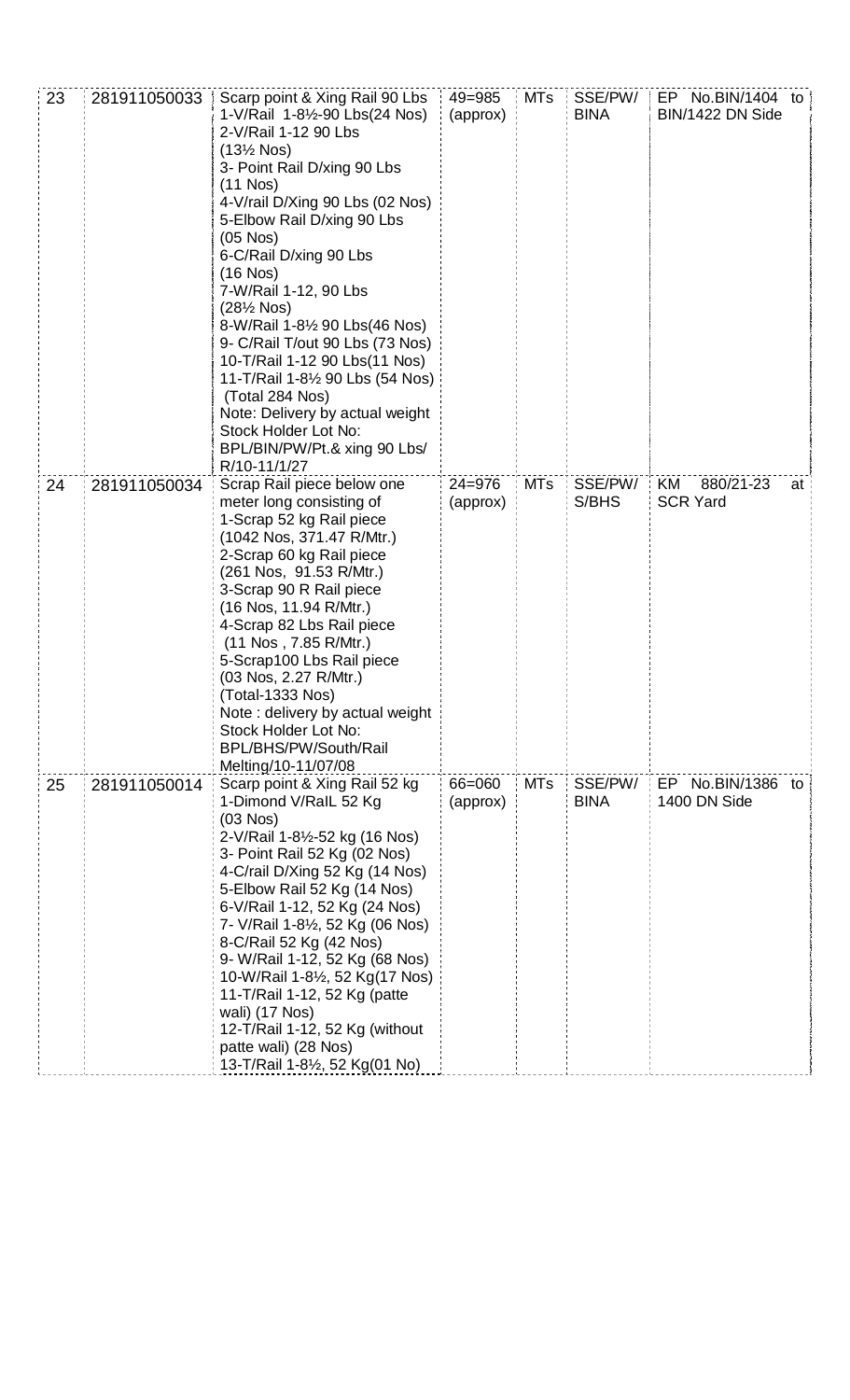|       |              | (Total 252 Nos)                                         |            |            |                  |                                         |
|-------|--------------|---------------------------------------------------------|------------|------------|------------------|-----------------------------------------|
|       |              | Note: Delivery by actual weight                         |            |            |                  |                                         |
|       |              | Stock Holder Lot No:                                    |            |            |                  |                                         |
|       |              | BPL/BIN/PW/Pt.& xing 52 kg                              |            |            |                  |                                         |
|       |              | R/10-11/1/26                                            |            |            |                  |                                         |
| 26    | 281911050015 | Scrap Points & Xing Consisting                          | $36 = 356$ | <b>MTs</b> | SSE/PW/          | Km EP1-676/2-4 Dn                       |
|       |              | οf                                                      | (approx)   |            | N/HD             | 2-676/4-6 Dn,                           |
|       |              | T/Rail, V/Rail, Wing Rail,                              |            |            |                  | 3-676/11-13 Up                          |
|       |              | <b>Check Rail</b>                                       |            |            |                  | 4-676/19-21 Up,                         |
|       |              | 90 Lbs/52 Kg (Total 172 Nos)                            |            |            |                  | 5-676/18-20 Dn                          |
|       |              | Note: Delivery by actual weight                         |            |            |                  | 6-676/33-677/01 Up                      |
|       |              | Stock Holder Lot No:                                    |            |            |                  | 7-676/28-30 Dn<br>8-676/36-677/02 Dn,   |
|       |              | BPL/HD/N/PW/P. xing /10-                                |            |            |                  | 9-676/32-36 Dn                          |
|       |              | 11/03                                                   |            |            |                  | 10-676/29-33 Up                         |
| P.WAY |              |                                                         |            |            |                  |                                         |
| 27    | 281911030155 | [1] Scrap S.T. Sleeper ML Drg                           | 150        | <b>Nos</b> | SSE/PW/          | EP1165 to 1161 EP                       |
|       |              | No.T-460-B (89 Nos)                                     |            |            | M/ET             | Engg Siding in ET                       |
|       |              | [2] Scrap S.T. Sleeper ML 171                           |            |            |                  | Yard                                    |
|       |              | Lbs(61 Nos)                                             |            |            |                  |                                         |
|       |              | Note: Delivery by Number                                |            |            |                  |                                         |
|       |              | Stock Holder Lot No:                                    |            |            |                  |                                         |
|       |              | BPL/ET/STS/10-11/02/46                                  |            |            |                  |                                         |
| 28    | 281911050036 | Scrap C.I. Gr.I CST-9 plate                             | 2469       | <b>Nos</b> | SSE/PW/          | Km 1125/2-1<br>(HM)                     |
|       |              | single intact Drg No. T-478                             |            |            | <b>GUNA</b>      | RHS Miyana Yard                         |
|       |              | released from 52 kg Rail                                |            |            |                  |                                         |
|       |              | section                                                 |            |            |                  |                                         |
|       |              | Note: Delivery by number                                |            |            |                  |                                         |
|       |              | Stock Holder Lot No:                                    |            |            |                  |                                         |
|       |              | BPL/GUNA/PW/ScCI Gr.I/10-                               |            |            |                  |                                         |
|       |              | 11/02/06                                                |            |            |                  |                                         |
| 29    | 281911050037 | Scrap C.I. Gr.I CST-9 plate                             | 3035       | <b>Nos</b> | SSE/PW/          | Km 1172/6-7 Rh Side                     |
|       |              | single & intact Drg No. T-478                           |            |            | <b>SVPI</b>      | <b>KLRS-SVPI</b> section                |
|       |              | released from 52 kg Rail                                |            |            |                  |                                         |
|       |              | section                                                 |            |            |                  |                                         |
|       |              | Note: Delivery by number                                |            |            |                  |                                         |
|       |              | Stock Holder Lot No:                                    |            |            |                  |                                         |
|       |              | BPL/SVPI/Scrap CST-9/30/                                |            |            |                  |                                         |
| 30    | 281911050038 | Scrap ST Sleeper 168 Lbs<br>broken, Rusted & Corrogated | $10 = 542$ | <b>MTs</b> | SSE/PW/<br>N/BPL | <b>Between KM</b><br>1-EP No NSZ/1260/B |
|       |              | $(244$ Nos)                                             | (approx)   |            |                  | -NSZ/1260C                              |
|       |              | Note: Delivery by actual weight                         |            |            |                  | 2- EP No NSZ/1260/E                     |
|       |              | Stock Holder Lot No:                                    |            |            |                  | -NSZ/1260 G                             |
|       |              | BPL/dNqBPL/STS/10-11/02/66                              |            |            |                  | 3- EP No NSZ/1260/G                     |
|       |              |                                                         |            |            |                  | -NSZ/1260 I                             |
|       |              |                                                         |            |            |                  | 4- EP No NSZ/1250/A<br>-NSZ/1044A       |
|       |              |                                                         |            |            |                  | In Nishatpura Yard                      |
| 31    | 281911050039 | Scrap C.I. Gr.I CST-9 plate                             | 2407       | <b>Nos</b> | SSE/PW/          | 1124/8-6<br>Km                          |
|       |              | single intact Drg No. T-478                             |            |            | <b>GUNA</b>      | Miyana<br>(HM)RHS                       |
|       |              | released from 52 kg Rail                                |            |            |                  | Yard                                    |
|       |              | section                                                 |            |            |                  |                                         |
|       |              | Note: Delivery by number only                           |            |            |                  |                                         |
|       |              | Stock Holder Lot No:                                    |            |            |                  |                                         |
|       |              | BPL/GUNA/PW/C.I. Gr.I/10-                               |            |            |                  |                                         |
|       |              | 11/02/03                                                |            |            |                  |                                         |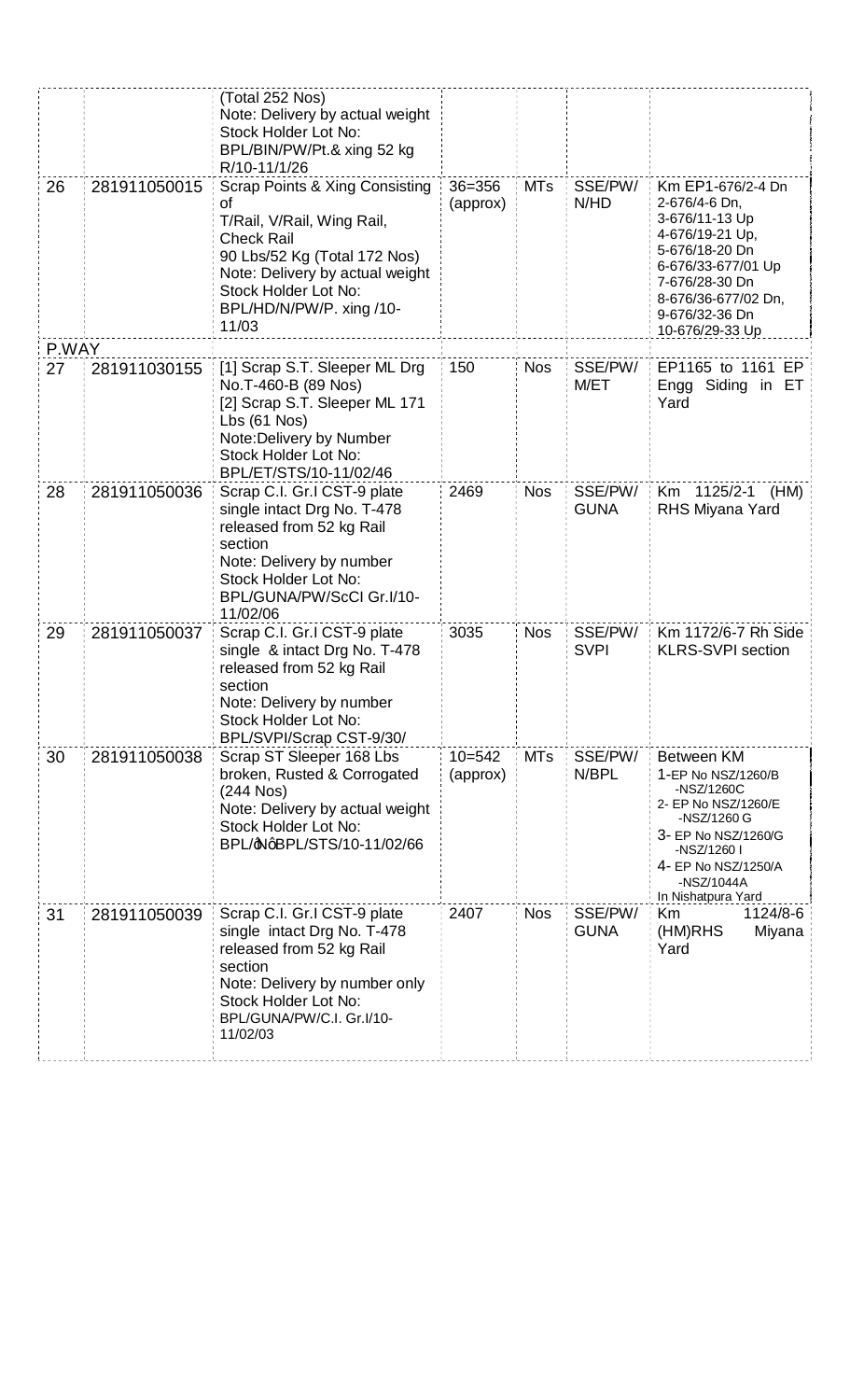| 32 | 281911050040 | [1] Scrap ST Sleeper Drg No.T-<br>460 M broken, Rusted &<br>Corrogated (744 Nos)<br>[2] Scrap ST Sleeper Drg No.<br>T-460 M with pad plate<br>attached broken, Rusted &<br>Corrogated (28 Nos)<br>(Total-772 Nos, 31.376 MTs)<br>Note: Delivery by actual weight<br>Stock Holder Lot No:<br>BPL/ $\Phi$ qBPI/STS/10-11/02/67 | $31 = 376$<br>(approx) | <b>MTs</b> | SSE/PW/<br>N/BPL       | Between KM<br>1-EP No NSZ/1260/G-<br>1260 I in NSZ yard<br>2- EP No NSZ/1260/I<br>$-1260K$<br>3- EP No NSZ/1260/K<br>$-1260$ /M<br>4- EP No NSZ/3116-1108<br>5-NSZ/1108-1094<br>6-EP No.NSZ/1094-1088<br>7-NSZ/1076-1068<br>8-NSZ/1068-1060<br>9-NSZ/1050 A-1044 A |
|----|--------------|------------------------------------------------------------------------------------------------------------------------------------------------------------------------------------------------------------------------------------------------------------------------------------------------------------------------------|------------------------|------------|------------------------|--------------------------------------------------------------------------------------------------------------------------------------------------------------------------------------------------------------------------------------------------------------------|
| 33 | 281911050041 | Scrap CST-9 plate single<br>intact Drg No. T-478 released<br>from 52 kg Rail section<br>Note: Delivery by number only<br>Stock Holder Lot No:<br>BPL/GUNA/PW/C.I. Gr.I/10-<br>11/02/04                                                                                                                                       | 4701                   | <b>Nos</b> | SSE/PW/<br><b>GUNA</b> | Km<br>1125/2-1<br>(HM)RHS<br>Miyana<br>Yard                                                                                                                                                                                                                        |
| 34 | 281911050042 | Scrap ST T/out sleeper with or<br>without slide chair released<br>from 52 kg rail section<br>$(346$ Nos $)$<br>Note: Delivery by sectional<br>weight<br>Stock Holder Lot No:<br>BPL/GUNA/PW/Xing ST/10-<br>11/03/02                                                                                                          | $44 = 962$<br>(approx) | <b>MTs</b> | SSE/PW/<br><b>GUNA</b> | KM 1093/8 to 1094/4<br>LH & RH Guna Yard                                                                                                                                                                                                                           |
| 35 | 281911050043 | Scrap ST T/out sleeper with or<br>without slide chair released<br>from 52 kg rail section<br>1- With slide chair (76 Nos)<br>2-With out slide chair (290 Nos)<br>Note: Delivery by sectional<br>weight<br>Stock Holder Lot No:<br>BPL/GUNA/PW/Xing ST/10-<br>11/03/03                                                        | $47 = 504$<br>(approx) | <b>MTs</b> | SSE/PW/<br><b>GUNA</b> | KM 1093/0-4 LH &<br><b>RH Guna Yard</b>                                                                                                                                                                                                                            |
| 36 | 281911050044 | Scrap C.I. Gr.I CST-9 plate<br>single & intact Drg No. T-478<br>(M) released from 52 kg Rail<br>section<br>Note: Delivery by number only<br>Stock Holder Lot No:<br>BPL/GUNA/PW/Sc.C.I. Gr.I/10-<br>11/02/07                                                                                                                 | 1569                   | <b>Nos</b> | SSE/PW/<br><b>GUNA</b> | Km 1124/2-1 RHS-<br>LHS L/C No.15                                                                                                                                                                                                                                  |
| 37 | 281911050045 | Scrap C.I. Gr.I CST-9 plate<br>single & intact Drg No. T-478<br>(M) released from 52 kg Rail<br>section<br>Note: Delivery by number only<br>Stock Holder Lot No:<br>BPL/GUNA/PW/C.I. Gr.I/10-<br>11/03/01                                                                                                                    | 3444                   | <b>Nos</b> | SSE/PW/<br><b>GUNA</b> | Km 1117/3-4<br>(BDWS-GUNA) LH                                                                                                                                                                                                                                      |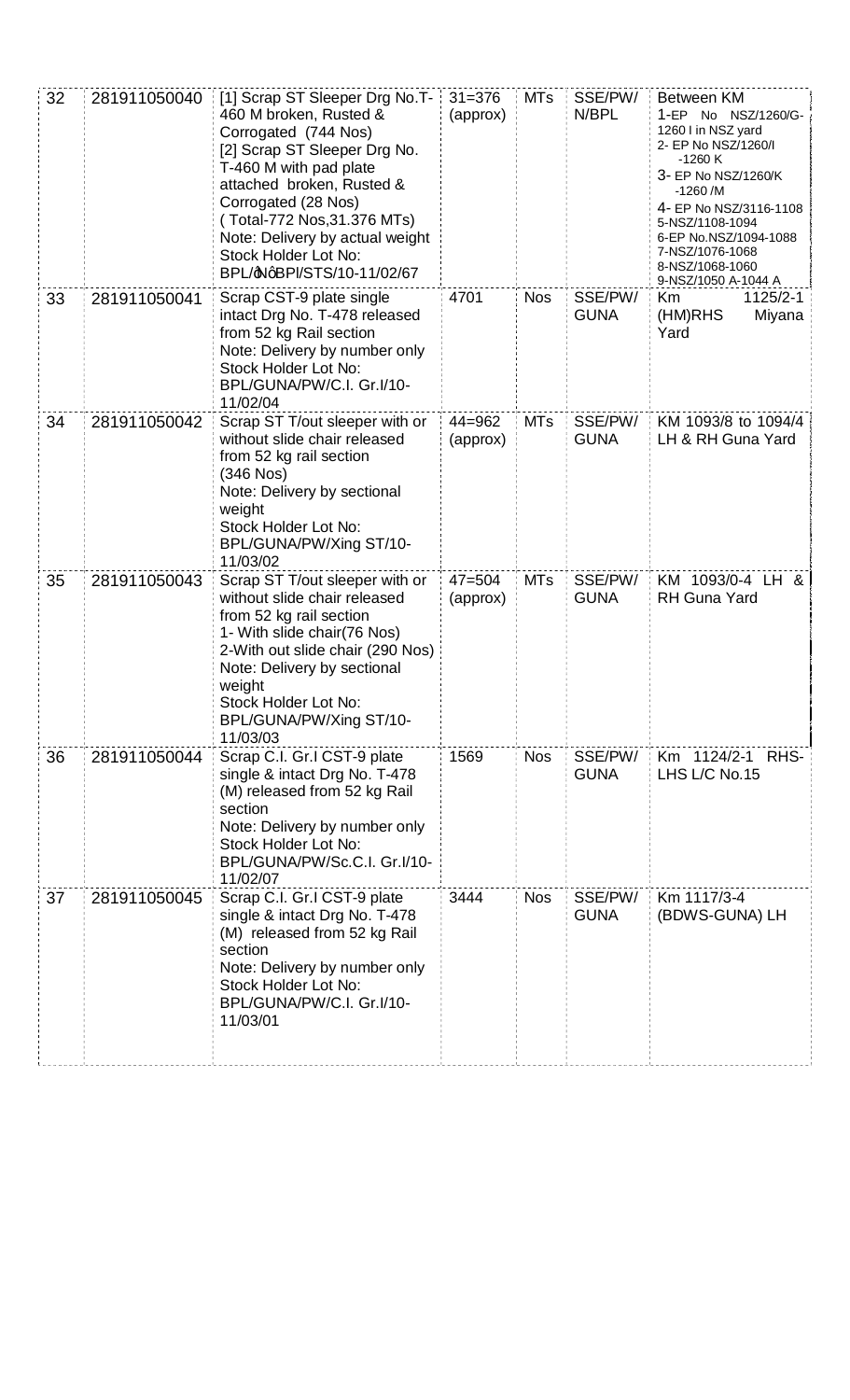| 38 | 281911050046                         | Scrap C.I. Gr.I CST-9 plate<br>single & intact Drg no T-478<br>(M)<br>Note: Delivery by number only<br>Stock Holder Lot No:<br>BPL/MOJ/PW/Sc.C.I. Gr.I/10-<br>11/03/04                                                                                                      | 2870                                           | <b>Nos</b> | SE/PW/M<br><b>OHANA</b> | Km 1235/9 to 1236/0<br>RH Side (MOJ-SVPI<br>Section)                          |
|----|--------------------------------------|-----------------------------------------------------------------------------------------------------------------------------------------------------------------------------------------------------------------------------------------------------------------------------|------------------------------------------------|------------|-------------------------|-------------------------------------------------------------------------------|
| 39 | 281911050047                         | Scrap C.I. Gr.II CST-9 plate<br>pair with Tiebar and fitting<br>broken(439 Pair)<br>Note:1- Delivery by actual<br>weight<br>2-Cutting may be allowed for<br>easy loading.<br>Stock Holder Lot No:<br>BPL/BHS/PW/S/CI Gr.II/10-<br>11/02/03                                  | $41 = 705$<br>(approx)<br>To<br>entire<br>qty. | <b>MTs</b> | SSE/PW/<br>S/BHS        | KM 889/23-25 up &<br>889/22-24 to 34-36 at<br><b>BHS Yard</b>                 |
| 40 | 281911050048                         | Scrap ST xing Sleeper with or<br>without slide chair (116 Nos,<br>387.12 R/Mtr)<br>Note: Delivery by Running<br>meter<br>Stock Holder Lot No:<br>BPL/BHS/N/PW/ST Xing/10-<br>11/03/64                                                                                       | $13 = 934$<br>(approx)                         | <b>MTs</b> | SSE/PW/<br>N/BHS        | 929/36-40<br>KM<br>EP<br>DN Road BAQ Yard                                     |
| 41 | 281911050050                         | Scrap C.I. Gr.I CST-9 single &<br>intact Drg no T-478 released<br>from 52 kg Rail section<br>Note: Delivery by number only<br>Stock Holder Lot No:<br>BPL/SVPI/Scrap/CST-9/10-<br>11/43                                                                                     | 2250                                           | <b>Nos</b> | SSE/PW/<br><b>SVPI</b>  | <b>BDWS-</b><br><b>Between</b><br><b>KLRS</b><br>Km1165/3-4<br>LH             |
| 42 | 281911050051<br><b>OTHER FERROUS</b> | Scrap C.I. Gr.I CST-9 single &<br>intact Drg no T-478 released<br>from 52 kg Rail section<br>Note: Delivery by number only<br>Stock Holder Lot No:<br>BPL/SVPI/Scrap/CST-9/10-<br>11/42                                                                                     | 1373                                           | <b>Nos</b> | SSE/PW/<br><b>SVPI</b>  | <b>BDWS-</b><br><b>Between</b><br><b>KLRS</b><br>Km1166/3-4<br><b>RH Side</b> |
| 43 | 280910080183                         | Scrap LB Spring 10 plated<br>(450 Nos.)<br>Stockholder <sup>\$</sup> Lot<br>No.ET/WRS/2/01                                                                                                                                                                                  | $57 = 500$<br>(approx)                         | <b>MTs</b> | SSE/<br>C&W/<br>Gen/ET  | Wagon Repair Shed<br>ET Stack Bin No. 2                                       |
| 44 | 280910120593                         | Scrap ferrous turning-boring<br>rusty and dusty released from<br>loco wheel sets<br>Note: If any other material is<br>found while delivery which is<br>strictly restricted and it cannot<br>be delivered.<br>Stockholdero Lot No.<br>ET/TRS/CS/Scrap/Ferrous/T.B.<br>/06/91 | $30 = 000$<br>(approx)                         | <b>MTs</b> | SSE/CS/T<br>RS/ET       | Near Wheel Lathe in<br>Scrap Yard at AC Loco<br>Shed, Itarsi.                 |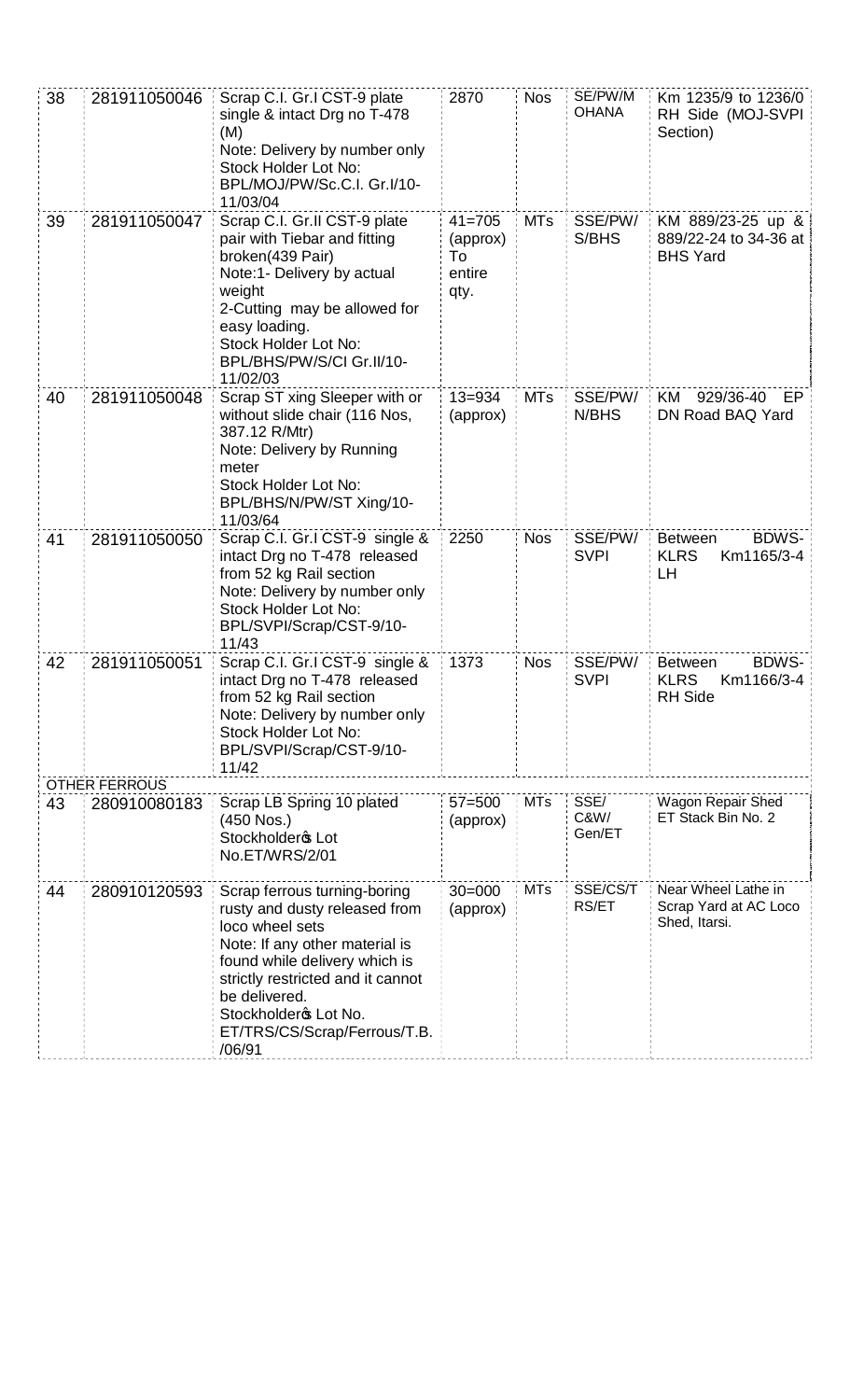| 45 | 281911020084                       | Scrap / Condemned &<br>deismantal Electric Loco parts<br>consisting of Compressor,<br>Exhausters, Motors, Stators &<br>Rotors<br>(SLM, Northy, Eigl, NGF, ABB,<br>NADL, Seimens, NGFE, CGL<br>make) with Non-Ferrous<br>attachment<br>Note:- Cutting is allowed for<br>easy loading<br>Stock Holder Lot No:<br>ET/TRS/CS/Scrap/Cond/Comp<br>ressor+Exh+Motor/06/99                        | $29 = 700$<br>(approx) | <b>MTs</b> | SSE/CS/<br>ELS/TRS/<br>EТ | In front of Loco<br>Cleaning plant in<br>Scrap Yard at A.C.<br>Loco Shed/ET                                   |
|----|------------------------------------|-------------------------------------------------------------------------------------------------------------------------------------------------------------------------------------------------------------------------------------------------------------------------------------------------------------------------------------------------------------------------------------------|------------------------|------------|---------------------------|---------------------------------------------------------------------------------------------------------------|
| 46 | 281911040007                       | Condemned Cast Iron Exp.<br>L.P. H.P. Cylinder Liner<br>released from diesel<br>locomotive.<br>Note: If any other material is<br>found while delivery, which is<br>strictly restricted & it can not be<br>delivered.<br>Stockholdero Lot No.<br>SSE/D/ET/10-11/23                                                                                                                         | $15 = 000$<br>(approx) | <b>MTs</b> | SSE/D/<br>ET.             | Scrap yard Bombay<br>end in Diesel Loco<br>Shed Itarsi                                                        |
| 47 | 281911040009                       | <b>Condemned Screw Coupling</b><br>and shackles dives, knocl<br>modified & Non Modified CBC<br>celewes and yoke with stifing<br>box with or without minor<br>rubber attachment released<br>from diesel locomotive<br>Note: 1-If any other material is<br>found while delivery, which is<br>strictly restricted & it can not be<br>delivered.<br>Stockholdero Lot No.<br>SSE/D/ET/10-11/13 | $22 = 000$<br>(approx) | <b>MTs</b> | SSE/D/<br>ET.             | Scrap yard Bombay<br>end<br>‰+<br>area<br>ın<br><b>Diesel</b><br>shed<br>Loco<br>Itarsi                       |
| 48 | <b>NON FERROUS</b><br>281911020083 | <b>Scrap Suspension Bearing PE</b><br>& CE side with Non Ferrous<br>(White Metal) attachment<br>Note: If any material except                                                                                                                                                                                                                                                              | $06 = 000$<br>(approx) | <b>MTs</b> | SSE/CS/<br>ELS/TRS/<br>ET | Back Side of<br>SMM/ELS/Store<br>ward near fancing<br>at A.C. Loco                                            |
|    |                                    | description is found while<br>delivery, which is strictly<br>restricted & it can not be<br>delivered.<br>Stock Holder Lot No:<br>ET/TRS/CS/Scrap/Sus.<br>Brg./PE+CE/06-96                                                                                                                                                                                                                 |                        |            |                           | Shed/ET                                                                                                       |
| 49 | 281911040002                       | <b>Condemned Bross components</b><br>such as L/oil pump bush, Exp.<br>L/oil pump, refile & regulating<br>valve plunger, cylinder head<br>bross selive, TSC oil seal, L/oil<br>cooler, DA & oxgen gas                                                                                                                                                                                      | 5000<br>(approx)       | Kgs        | SSE/D/<br>ЕT              | Motor<br>⁄ଢ+<br>Near<br>section<br>vehicle<br>No.3<br>in<br>garage<br><b>Diesel</b><br>shed<br>Loco<br>Itarsi |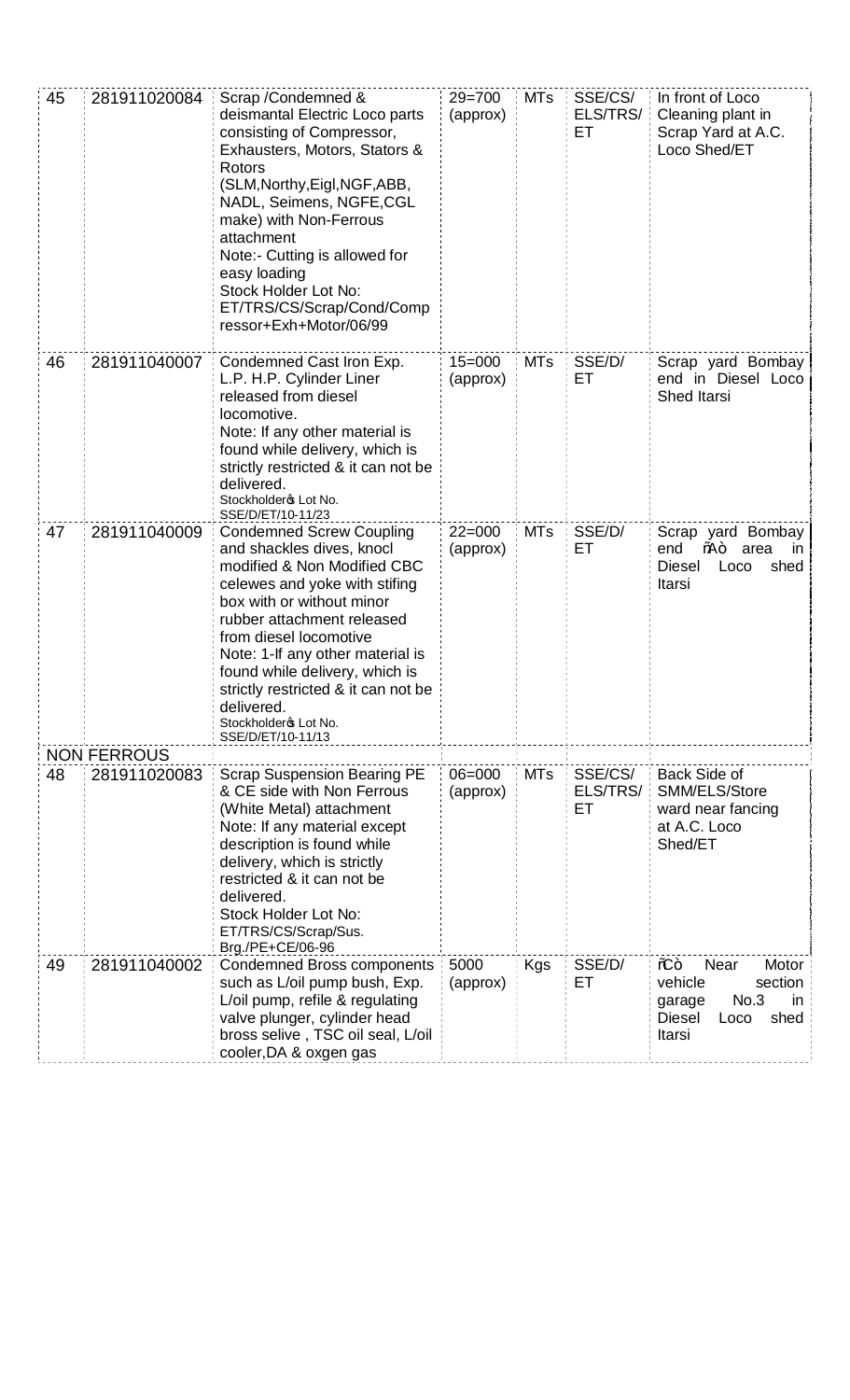|    |              | regulator and cutter, Air break<br>system gauge Tub body, TM<br>bearing cage and sims, FIP<br>support bush, vibration demper<br>OST bush and coupling bush<br>with and without minor ferrous<br>attachment released from<br>diesel locomotive.<br>Note: If any other material is<br>found while delivery, which is<br>strictly restricted & can not be<br>delivered.<br>Stockholdero Lot No.<br>SSE/D/ET/10-11/18                                                                                    |                   |            |              |                                                                                                                |
|----|--------------|------------------------------------------------------------------------------------------------------------------------------------------------------------------------------------------------------------------------------------------------------------------------------------------------------------------------------------------------------------------------------------------------------------------------------------------------------------------------------------------------------|-------------------|------------|--------------|----------------------------------------------------------------------------------------------------------------|
| 50 | 281911040004 | <b>Condemned Copper</b><br>components such as FIP<br>copper washer, Exp. Inter<br>cooler Tub, welding cable, TSC<br>after cooler Air break system<br>pipe line, ECC coil, PC shunt<br>BKT contact, TM main pole<br>inter pole, busbar, generator<br>main pole inter pole coil,<br>strating coil with insulation<br>released from diesel<br>locomotive.<br>Note: If any other material is<br>found while delivery, which is<br>strictly restricted ⁢ can not be<br>delivered.<br>Stockholdero Lot No. | 10000<br>(approx) | <b>Kgs</b> | SSE/D/<br>EТ | 9B+<br>Near<br>Motor<br>vehicle<br>section<br>No.3<br>-in<br>garage<br>shed<br><b>Diesel</b><br>Loco<br>Itarsi |
| 51 | 281911040005 | SSE/D/ET/10-11/19<br>Condemned Non ferrous scrap<br>various type Copper Cable with<br>rubber insulation with or<br>without lug size. released from<br>diesel locomotive<br>A-1925/24+Generator Cable 1500<br>Kgs<br>B-1325/24+T/Motor Cable<br>6000 Kgs<br>C-650/02 MM Gredas Cable 2500<br>Kgs.<br>Note: 1-If any other material is<br>found while delivery, which is<br>strictly restricted ⁢ can not be<br>delivered.<br>Stockholdero Lot No.                                                     | 10000<br>(approx) | Kgs        | SSE/D/<br>ET | Near Motor vehicle<br>section garage No.5<br>in Diesel Loco shed<br>ltarsi <del>:</del> Aq                     |
| 52 | 281911040008 | SSE/D/ET/10-11/22<br><b>Condemned Aluminum</b><br>components such as Rediator<br>fan blad, Exp. LP piston,<br>cylinder head PRG, TSC rotar<br>and inter midiate casing, oil<br>cacher BK BL fan, MU jumper<br>cap, FIP cover Tepit cover,<br>PCS, OPS body, MR, BP, BC                                                                                                                                                                                                                               | 3500<br>(approx)  | <b>Kgs</b> | SSE/D/<br>EТ | Motor<br>⁄ଢ+<br>Near<br>vehicle<br>section<br>No.5<br>in<br>garage<br>Diesel<br>shed<br>Loco<br>Itarsi         |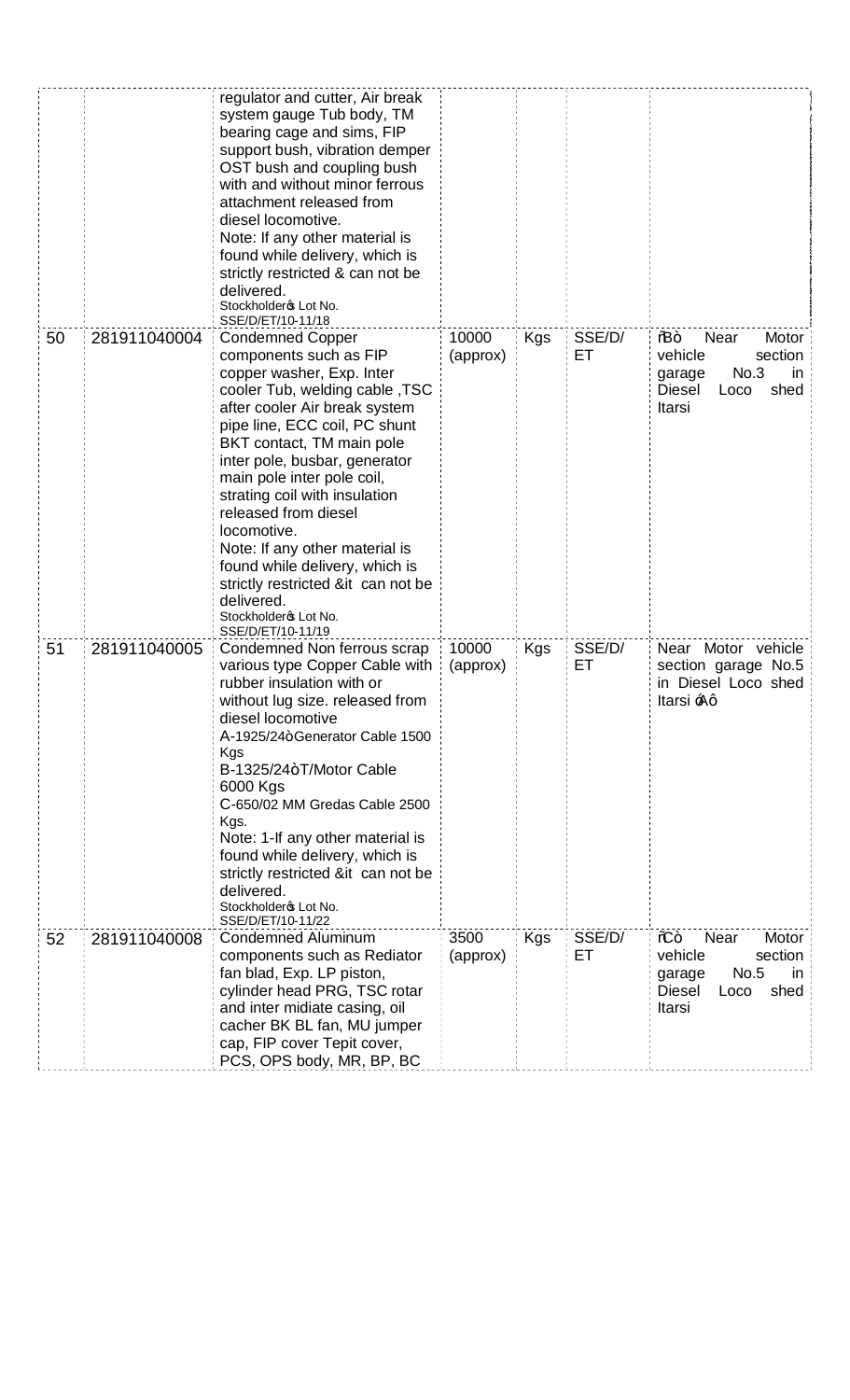|    |                      | gauge body and various type<br>Air brake valve with and<br>without minor bross ferrous<br>plastic and rubber attachment<br>released from diesel<br>locomotive.<br>Note: If any other material is<br>found while delivery, which is<br>strictly restricted & it can not be<br>delivered.<br>Stockholdero Lot No.<br>SSE/D/ET/10-11/20 |                        |            |                        |                                                                                              |
|----|----------------------|--------------------------------------------------------------------------------------------------------------------------------------------------------------------------------------------------------------------------------------------------------------------------------------------------------------------------------------|------------------------|------------|------------------------|----------------------------------------------------------------------------------------------|
|    | <b>MISCELLANEOUS</b> |                                                                                                                                                                                                                                                                                                                                      |                        | <b>MTs</b> | <b>SSE</b>             | Wagon Repair shed ET                                                                         |
| 53 | 280910090345         | Scrap Mixed Rubber items like<br>air hose gas pipe, Water hose<br>rubber packing, draft & buffing<br>gear pads with or without<br>attachment of ferrous like cast<br>iron galvanized M.S. Nut, bolts,<br>clamp wire clip palm end,<br>check nuts<br>Stock Holdero Lot No:<br>ET/WRS/12/07                                            | $13 = 000$<br>(approx) |            | (C&W)<br>Gen/ET        | (Stack Bin No.12)                                                                            |
| 54 | 280910120521         | <b>Condemned Rusty Empty</b><br>Liquid Soap and Oil Barrels<br>without bungs and partly<br>damaged Capacity 200 Liters<br>Note: If any other material is<br>found while delivery, which is<br>strictly restricted & cannot be<br>delivered.<br>Stock Holdero Lot No:<br>SSE/D/ET/10-11/08                                            | 100                    | Nos.       | SSE/<br>D/ET           | Scrap Yard %+Area<br>Diesel Loco Shed ET                                                     |
| 55 | 280910120522         | <b>Empty Oil Barrels Capacity</b><br>205/210 Liters with or without<br>bungs.<br>Stock Holdero Lot No:<br>ET/WRS/9                                                                                                                                                                                                                   | 102                    | Nos.       | SSE/<br>C&W/<br>Gen/ET | Wagon Repair Shed<br>ET (Store room &<br>B/Smithy shop room)                                 |
|    | Machinery            |                                                                                                                                                                                                                                                                                                                                      |                        |            |                        |                                                                                              |
| 56 | 281911040001         | Scrap Point machine released<br>unserviceable beyond<br>repairable point operating<br>machine(along with motors)<br>Motors capacity<br>1-110 VDC<br>2-5.3 A.<br>3-1700 RPM<br>4-0.44 W.<br>Note: Delivery will be actual<br>quantity (Nos) basis.<br>Stockholdero Lot No.<br>ET/Sig/Scrap/Point machine/01                           | 117                    | <b>Nos</b> | SSE/Sign<br>al/RRI/ET  | SSE/Signal/RRI/ET <sup>\$</sup><br>Depot premises near<br>platform No.5 BPL<br>end ET Area-A |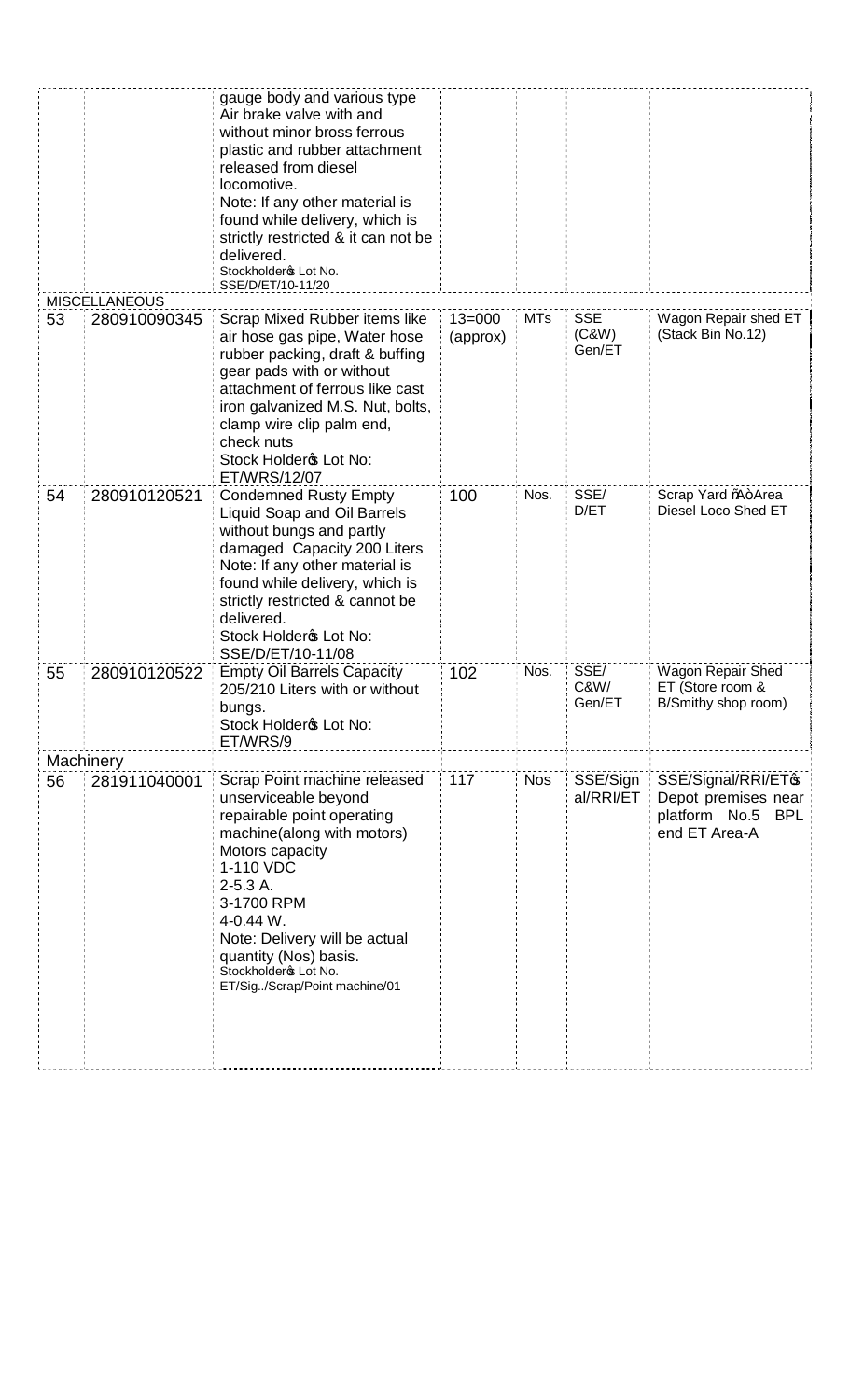| <b>COACH</b> |                                      |                                                                                                                                                                                                                                                                                                                                                                                                                                                                                                                                                                                                                                                                                                                                                                                                                                                                                                                                                                                                                                                                                                                                                                                                               |                        |            |                                    |                                                                                                                                   |
|--------------|--------------------------------------|---------------------------------------------------------------------------------------------------------------------------------------------------------------------------------------------------------------------------------------------------------------------------------------------------------------------------------------------------------------------------------------------------------------------------------------------------------------------------------------------------------------------------------------------------------------------------------------------------------------------------------------------------------------------------------------------------------------------------------------------------------------------------------------------------------------------------------------------------------------------------------------------------------------------------------------------------------------------------------------------------------------------------------------------------------------------------------------------------------------------------------------------------------------------------------------------------------------|------------------------|------------|------------------------------------|-----------------------------------------------------------------------------------------------------------------------------------|
| 57           | 280910110484                         | Accident involved Cond. Coaches 8<br>WH BG [1]NCR 20041 GS [2] NCR<br>94711 SLR [3] NCR 14858 GS [4]<br><b>NCR 08503 GS</b><br><b>Restricted items:</b><br>(A) MECHANICAL- (1) Wheel set<br>with axle box and roller bearing (2)<br>Complete trolley with all fitting (3)<br>Draw bar hook with draft link<br>complete all fitting (4) Screw<br>coupling (5) Buffer casing with<br>plunger & spindle (6) Window<br>shutter aluminum (7) Aluminum<br>window frame (8) Aluminum water<br>tank (9) Wash basin (10) DVs with<br>reservoir with common pipe bracket<br>(11) Air brake cylinders (12) Dirt<br>collector & angle cock (13) Auxiliary<br>reservoir tank (14) Guard<br>emergency valve & PEV with<br>PEASD (15) Any non-ferrous<br>material (16) Centre pivot pin, etc.<br>(17) Pressure gauge<br>(B) ELELCTRICAL- (1) Alternator<br>(2) Battery with box & dry cell (3)<br>Fan & Tube light with fittings (4)<br>Wash basin light<br>Note: (1) All restricted items will be<br>deposited by purchaser to stock<br>holder SSE/C&W/Guna store except<br>wheel set and trolley frame before<br>final delivery<br>(2) Cutting may be allowed for easy<br>loading during delivery.<br><b>PART-B' DEPOT</b> | 04                     | Nos.       | <b>SSE</b><br>(C&W)<br><b>GUNA</b> | At Badarwas station<br>Note: Sr. No. 1,2,3<br>grounded at Badarwas<br>station and Sr. No.4<br>standing at Guna<br>decanting line. |
| 58           | <b>OTHER FERROUS</b><br>280911010008 | Scrap Junk Consisting Of Cut Up<br>Parts Of Coaches Including Any<br><b>Ferrous Scrap Disintegrated</b><br>Through Rust & Corrosion, Tin &<br>Galvanized Sheets, Moldings,<br>Commodes, Dust Shield Spring,<br>Packing Strips, Badly Rusted<br>Shearing Sheets, Fan Guards,.<br>Broken Or Pitched Paint Drums/<br>Barrels, Tin Containers, Chutes,<br>Refuge Receptacles, Seat Frames,<br>Badly Rusted Pan Mortar, Fan<br>Blades, Revolving Gate Released<br>From CRWS, SC MS Rusted Panels<br>Of Coaches With Or Without Minor<br>LP Sheet /Wooden/Non-Ferrous<br>Attachments. Corroded MS<br>Mech/Elect Parts Of Coaches.<br>Restricted Item- (1) Axle box spring<br>& bolster spring (2) Screw coupling,<br>brake beam, draw hook, buffer<br>plunger, buffer socket, vacuum<br>reservoir (3) Cast Iron item (4)<br>Stainless Steel items (5) GI pipe<br>above 3qlength (6) All types of<br>bearing.<br>Note- (a) Non-ferrous (except minor                                                                                                                                                                                                                                                                 | $30 = 000$<br>(approx) | <b>MTs</b> | Dy CMM<br>CRWS/<br><b>BPL</b>      | F-415 to F-435 /<br><b>SCRAP YARD / CRWS</b><br>/ BHOPAL                                                                          |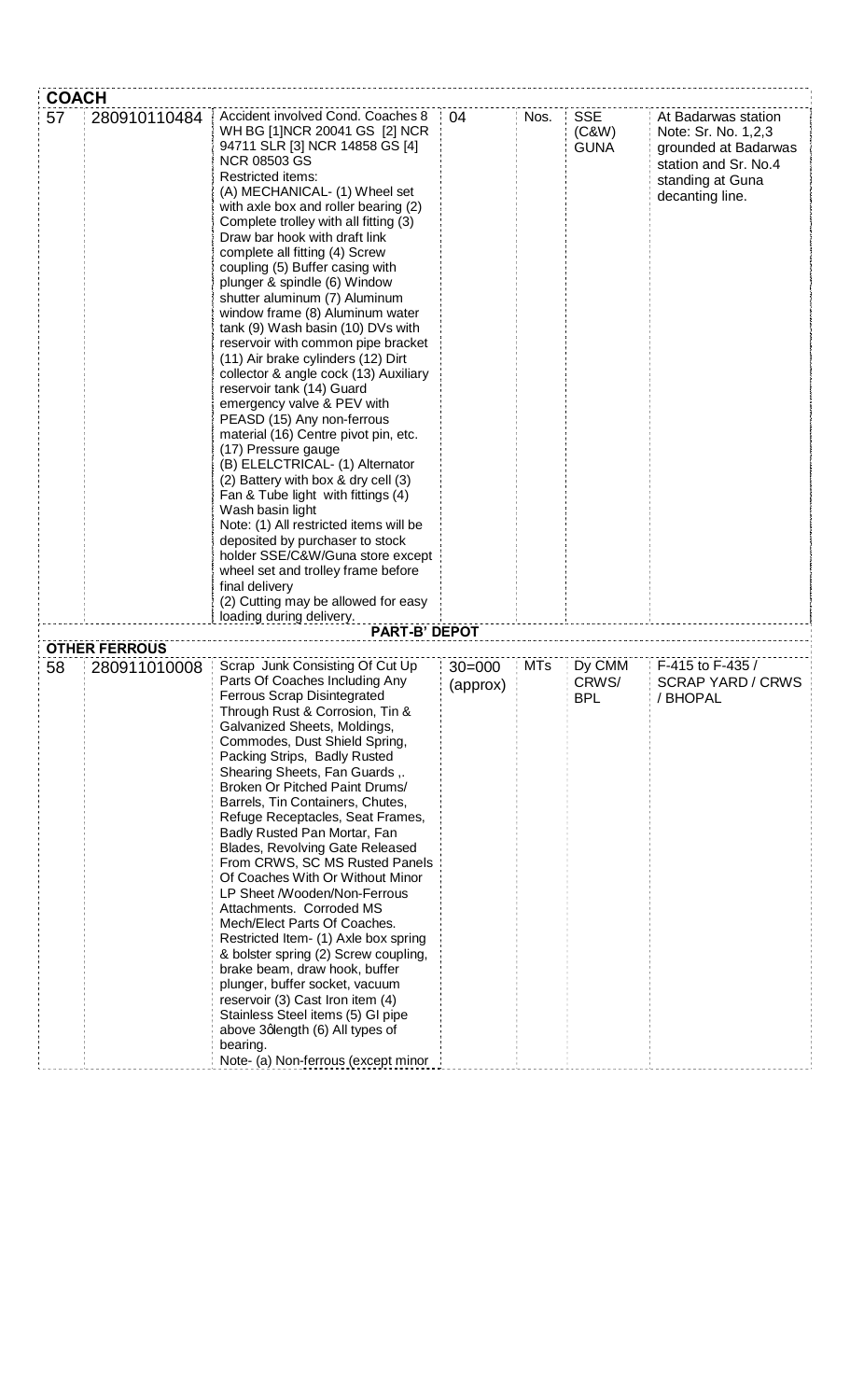|    |                                      | attachment) if any found in the lot<br>will not be delivered (b) Regarding<br>classification of items, depot officeros<br>verdict will be final for any dispute.<br>Stock Holdero Lot No.<br>BPL/CRWS/10-11/Junk/08/0158                                                                                                                                                                                                                                                                                                                                                                                                                                                                                                                                                                                                                                                                                                                                                                                                                                                                                                                                         |                        |            |                               |                                                          |
|----|--------------------------------------|------------------------------------------------------------------------------------------------------------------------------------------------------------------------------------------------------------------------------------------------------------------------------------------------------------------------------------------------------------------------------------------------------------------------------------------------------------------------------------------------------------------------------------------------------------------------------------------------------------------------------------------------------------------------------------------------------------------------------------------------------------------------------------------------------------------------------------------------------------------------------------------------------------------------------------------------------------------------------------------------------------------------------------------------------------------------------------------------------------------------------------------------------------------|------------------------|------------|-------------------------------|----------------------------------------------------------|
| 59 | 280911010009<br><b>MISCELLANEOUS</b> | Scrap Junk Consisting Of Cut Up<br>Parts Of Coaches Including Any<br>Ferrous Scrap Disintegrated<br>Through Rust & Corrosion, Tin &<br>Galvanized Sheets, Moldings,<br>Commodes, Dust Shield Spring,<br>Packing Strips, Badly Rusted<br>Shearing Sheets, Fan Guards,<br>Broken Or Pitched Paint Drums/<br>Barrels, Tin Containers, Chutes,<br>Refuge Receptacles, Seat Frames,<br>Badly Rusted Pan Mortar, Fan<br>Blades, Revolving Gate Released<br>From CRWS, SC MS Rusted Panels<br>Of Coaches With Or Without Minor<br>LP Sheet /Wooden/Non-Ferrous<br>Attachments. Corroded MS<br>Mech/Elect Parts Of Coaches.<br>Restricted items- (1) Axle box spring<br>& bolster spring (2) Screw coupling,<br>brake beam, draw hook, buffer<br>plunger, buffer socket, vacuum<br>reservoir (3) Cast iron item (4)<br>Stainless steel items (5) GI pipe<br>above 3qlength (6) All types of<br>bearing<br>Note-(a) Non-ferrous (except minor<br>attachment) if any found in the lot<br>will not be delivered (b) Regarding<br>classification of items, depot officeros<br>verdict will be final for any dispute.<br>Stock Holdero Lot No.<br>BPL/CRWS/10-11/Junk/08/0159 | $15 = 000$<br>(approx) | <b>MTs</b> | Dy CMM<br>CRWS/<br><b>BPL</b> | G-457 to G-495 /<br><b>SCRAP YARD / CRWS</b><br>/ BHOPAL |
| 60 | 280911010011                         | Scrap Miscellaneous Rubber                                                                                                                                                                                                                                                                                                                                                                                                                                                                                                                                                                                                                                                                                                                                                                                                                                                                                                                                                                                                                                                                                                                                       | $09 = 000$             | <b>MTs</b> | Dy CMM                        | E-347 to E-355 /                                         |
|    |                                      | Including V-Belts, Rubber<br>Washers, Rubber Pads, Rubber<br>Pipes, Rubber Rings, Vestibule<br>Lining Rubber, Welding Rubber<br>Hose Etc. HDPE Chutes With Or<br><b>Without Ferrous Attachments And</b><br>Braided Hose Pipes With Or<br>Without Ferrous Attachment Of<br>Sorts And Sizes.<br>Stock Holdero Lot No.<br>BPL/CRWS/10-<br>11/Rubber/08/0161                                                                                                                                                                                                                                                                                                                                                                                                                                                                                                                                                                                                                                                                                                                                                                                                         | (approx)               |            | CRWS/<br><b>BPL</b>           | <b>SCRAP YARD/ CRWS/</b><br><b>BPL</b>                   |
| 61 | 280911010017                         | Scrap berths and seat, back rest<br>of chair car released from coaches<br>of sort and sizes with or without<br>ferrous frame, coir/foam, plywood/<br>slate with or without Rexene<br>including ferrous /non-ferrous<br>attachment like screw, nuts, bolts,<br>strips, rivets, springs, hinges etc.<br>Restricted Items- Recron Berth will<br>not be delivery, if any.                                                                                                                                                                                                                                                                                                                                                                                                                                                                                                                                                                                                                                                                                                                                                                                            | $35 = 000$<br>(approx) | <b>MTs</b> | Dy CMM<br>CRWS/<br><b>BPL</b> | K-110 to L-142 Scrap<br>Yard, CRWS/BPL                   |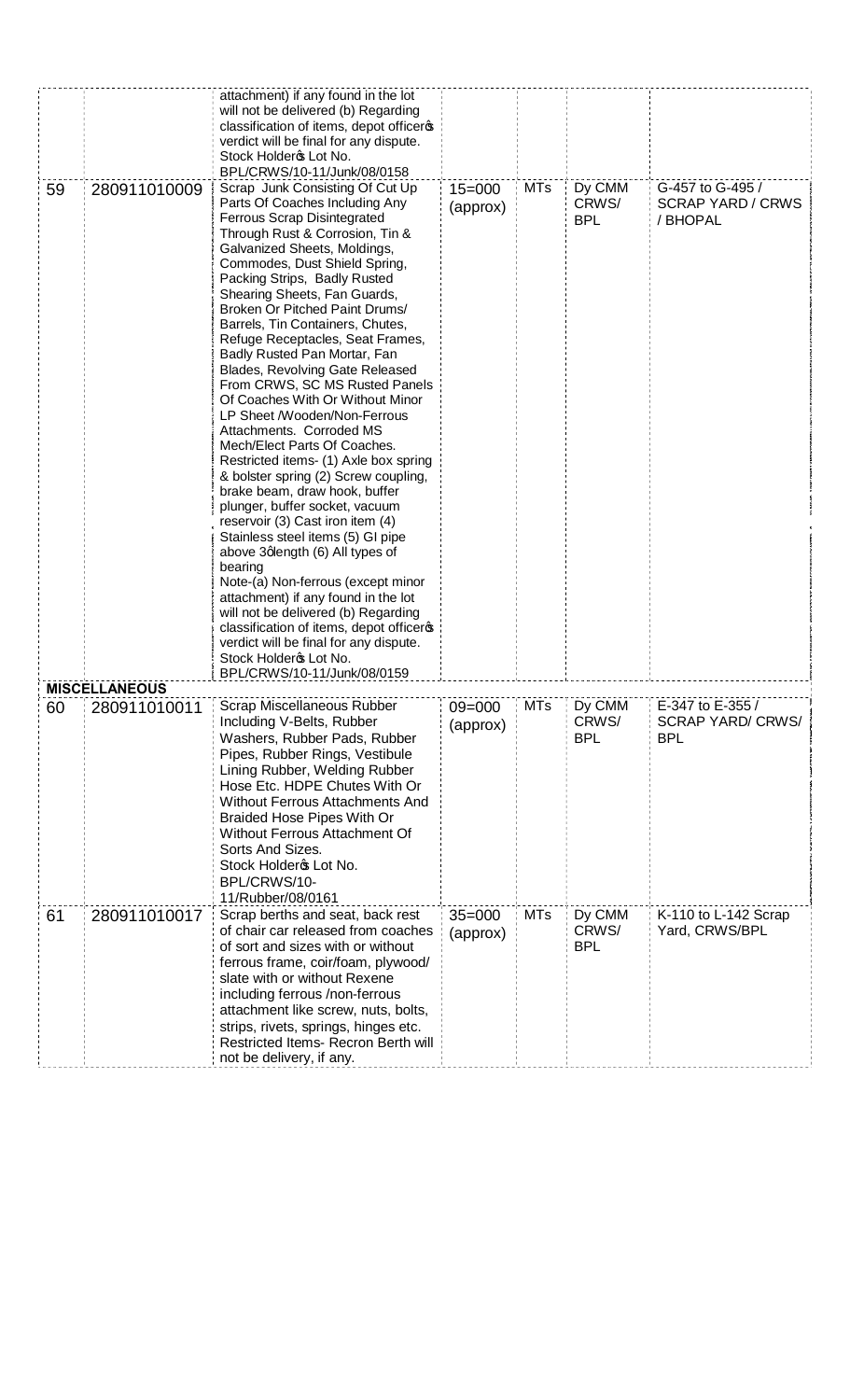|                      | Stock Holder & Lot No. |                                                                        |                         |            |                  |                                        |
|----------------------|------------------------|------------------------------------------------------------------------|-------------------------|------------|------------------|----------------------------------------|
| BPL/CRWS/10-11/ Res. |                        |                                                                        |                         |            |                  |                                        |
|                      |                        | Berth/08/0167                                                          |                         |            |                  |                                        |
| 62                   | 280911030044           | <b>SCRAP EMPTY</b><br>BITUMINIOUS PAINT BARREL CAP                     | 148                     | <b>Nos</b> | Dy.CMM/<br>CRWS/ | D-285 to D-292<br>/ Scrap Yard / CRWS/ |
|                      |                        | 200/210 LTRS.                                                          |                         |            | <b>BPL</b>       | <b>BPL</b>                             |
|                      |                        | Stock Holder Lot No                                                    |                         |            |                  |                                        |
|                      |                        | BPL/CRWS/10-11/BIT. BARREL/09/<br>0196                                 |                         |            |                  |                                        |
| 63                   | 280911030045           | Scrap Ply wood, Compreg ply,                                           | $42 = 000$              | <b>MTs</b> | Dy.CMM/          | D-272 to D-284/                        |
|                      |                        | MDF board of sort and sizes                                            | (Approx.)               |            | CRWS/            | <b>SCRAP YARD / CRWS</b>               |
|                      |                        | released from coaches with or                                          |                         |            | <b>BPL</b>       | / BPL                                  |
|                      |                        | without attachment of pvc, minor<br>ferrous i.e nails, screw and small |                         |            |                  |                                        |
|                      |                        | strip if any.                                                          |                         |            |                  |                                        |
|                      |                        | Stock Holder Lot No                                                    |                         |            |                  |                                        |
|                      |                        | BPL/CRWS/10-11/PLY/09/0197                                             |                         |            |                  |                                        |
| 64                   | 280911030046           | Scrap Ply wood, Compreg ply,                                           | $25 = 000$              | <b>MTs</b> | Dy.CMM/          | Near EP-185/R.                         |
|                      |                        | MDF board of sort and sizes                                            | (Approx.)               |            | CRWS/            | Section Road /                         |
|                      |                        | released from coaches with or<br>without attachment of pvc, minor      |                         |            | <b>BPL</b>       | <b>SCRAP YARD / CRWS</b><br>/ BPL      |
|                      |                        | ferrous i.e nails, screw and small                                     |                         |            |                  |                                        |
|                      |                        | strip if any.                                                          |                         |            |                  |                                        |
|                      |                        | Stock Holder Lot No                                                    |                         |            |                  |                                        |
|                      |                        | BPL/CRWS/10-11/PLY/09/0198<br>SCRAP BERTHS AND SEAT, BACK              |                         |            |                  |                                        |
| 65                   | 280911030047           | REST OF CHAIR CAR RELEASED                                             | $30 = 000$<br>(Approx.) | <b>MTs</b> | Dy.CMM/<br>CRWS/ | EP-184 / R. Section<br>Road            |
|                      |                        | FROM COACHES OF SORT AND                                               |                         |            | <b>BPL</b>       | / Scrap Yard / CRWS /                  |
|                      |                        | SIZES WITH OR WITHOUT                                                  |                         |            |                  | <b>BPL</b>                             |
|                      |                        | FERROUS FRAME, COIR / FOAM,<br>PLYWOOD / SLATE WITH OR                 |                         |            |                  |                                        |
|                      |                        | WITHOUT REXINE INCLUDING                                               |                         |            |                  |                                        |
|                      |                        | FERROUS / NON FERROUS<br>ATTACHMENT LIKE SCREW, NUTS,                  |                         |            |                  |                                        |
|                      |                        | BOLTS, STRIPS, RIVETS, SPRINGS,                                        |                         |            |                  |                                        |
|                      |                        | HINGES ETC.                                                            |                         |            |                  |                                        |
|                      |                        | RESTRICTED ITEMS RECRON<br>BEARTH WILL NOT BE DELIVERD                 |                         |            |                  |                                        |
|                      |                        | IF ANY.                                                                |                         |            |                  |                                        |
|                      |                        | Stock Holder Lot No                                                    |                         |            |                  |                                        |
|                      |                        | BPL/CRWS/10-11/ BERTH/09/ 0199                                         |                         |            |                  |                                        |
| 66                   | 280911030048           | SCRAP BERTHS AND SEAT, BACK                                            | $25 = 000$              | <b>MTs</b> | Dy.CMM/          | E-107 to E-118                         |
|                      |                        | REST OF CHAIR CAR RELEASED                                             | (Approx.)               |            | CRWS/            | / New Scrap Yard /                     |
|                      |                        | FROM COACHES OF SORT AND                                               |                         |            | <b>BPL</b>       | CRWS / BPL                             |
|                      |                        | SIZES WITH OR WITHOUT<br>FERROUS FRAME, COIR / FOAM,                   |                         |            |                  |                                        |
|                      |                        | PLYWOOD / SLATE WITH OR                                                |                         |            |                  |                                        |
|                      |                        | WITHOUT REXINE INCLUDING                                               |                         |            |                  |                                        |
|                      |                        | FERROUS / NON FERROUS<br>ATTACHMENT LIKE SCREW, NUTS,                  |                         |            |                  |                                        |
|                      |                        | BOLTS, STRIPS, RIVETS, SPRINGS,                                        |                         |            |                  |                                        |
|                      |                        | HINGES ETC.                                                            |                         |            |                  |                                        |
|                      |                        | RESTRICTED ITEMS RECRON<br>BEARTH WILL NOT BE DELIVERD                 |                         |            |                  |                                        |
|                      |                        | IF ANY.                                                                |                         |            |                  |                                        |
|                      |                        | Stock Holder Lot No                                                    |                         |            |                  |                                        |
|                      |                        | BPL /CRWS/ 10-11 / BERTH / 09/<br>0200                                 |                         |            |                  |                                        |
| <b>NON-FERROUS</b>   |                        |                                                                        |                         |            |                  |                                        |
| 67                   | 280910120587           | Condemned scrap various type                                           | 2500                    | Kgs.       | SSE/D/           | Location Bqnear Motor                  |
|                      |                        | carbon brush with copper tail                                          | (approx)                |            | ET.              | vehicle section Garage                 |
|                      |                        | released from diesel locomotive                                        |                         |            |                  | No. 5 in Diesel Loco                   |
|                      |                        | equipment<br>Note: If any other material is found                      |                         |            |                  | Shed, Itarsi.                          |
|                      |                        |                                                                        |                         |            |                  |                                        |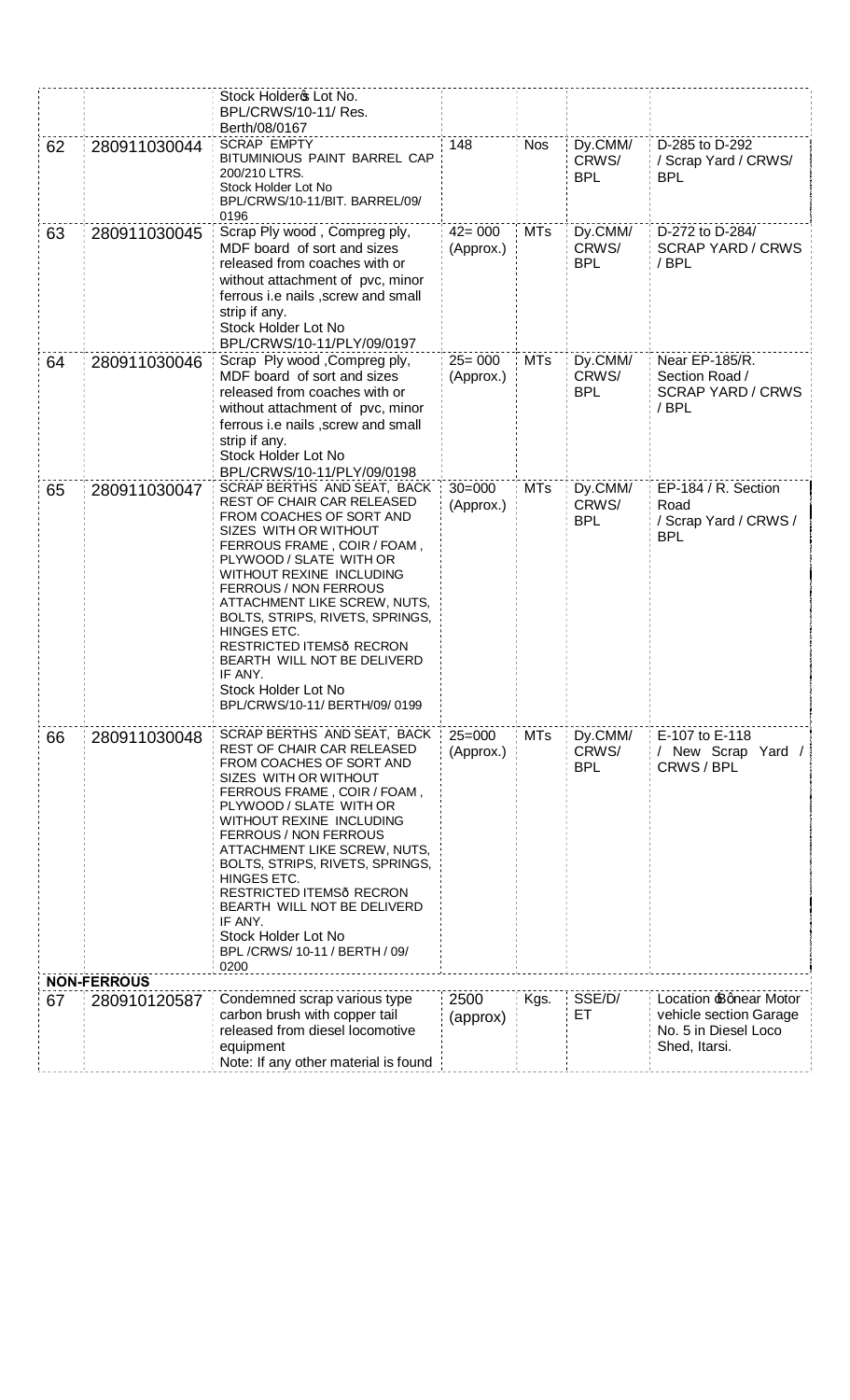| 68 | 280910030468                     | while delivery which is strictly<br>restricted and it cannot be<br>delivered.<br>Stockholder & Lot<br>No.SSE/E/ET/10-11/15<br>SCRAP Copper cable with PVC<br>and Rubber of different sizes with<br>minor attachment of ferrous &<br>brass.<br>(will be sold to CPCB approved<br>purchaser)<br>Stock Holder Lot No:<br>BPL/CRWS/ 09-10/Copper<br>Cable/13/221                                                                                                                                                                                          | 2300<br>(Approx) | Kgs        | Dy.CMM/<br>CRWS/<br><b>BPL</b> | Cage/ETL<br>Shop/CRWS/BPL                                                                                                                            |
|----|----------------------------------|-------------------------------------------------------------------------------------------------------------------------------------------------------------------------------------------------------------------------------------------------------------------------------------------------------------------------------------------------------------------------------------------------------------------------------------------------------------------------------------------------------------------------------------------------------|------------------|------------|--------------------------------|------------------------------------------------------------------------------------------------------------------------------------------------------|
|    | <b>Machinery</b>                 |                                                                                                                                                                                                                                                                                                                                                                                                                                                                                                                                                       |                  |            |                                |                                                                                                                                                      |
| 69 | 280911030049                     | <b>Scrap Condemned Diesel</b><br>operated pumping set, Model No<br>TV-2 Kirloskar . Make. Without<br>pump.<br>Stock Holder Lot No<br>BPL/CRWS/ 10-11/ diesel Pump<br>/09/0201                                                                                                                                                                                                                                                                                                                                                                         | 01               | <b>No</b>  | Dy.CMM/C<br>RWS/BPL            | D-291 / Scrap Yard<br>CRWS / BPL                                                                                                                     |
| 70 | 280911030051                     | SCRAP Cond. Radial Arm Jib<br>Crane consisting one number<br>column, one number arm and one<br>number hoist with electrical motor,<br>Plant No. 066/1M, 066/4 M,<br>066/3M, 066/2 M, Capacity 2<br>Ton, Arms swing 180 degree,<br>Make . Rockwell Hoist Crane Pvt.<br>Ltd, Delhi.<br>Stock Holder Lot No<br>BPL/CRWS/ 10-11/ Jib<br>Crane/09/0203                                                                                                                                                                                                     | 04               | No         | Dy.CMM/C<br>RWS/BPL            | D-304 to D-308 /<br>SCRAP Yard / CRWS /<br><b>BPL</b>                                                                                                |
| 71 | 280911020031<br><b>HAZARDOUS</b> | Scrap Condemned CNC Plasma<br>Profile Cutting Machine Plant No.<br>087M consisting of machine parts<br>(1) Power source auto height<br>control Max-100 Hyperthem Sr.<br>No. 70-1241, Stock No. 059011<br>(2) Burny-3 CNC Controller M/c<br>No. 86.150.30, Type MNC-3-<br>034621-000 (3) Burny-3 CNC<br><b>Controller Operating Panel (4)</b><br>AVR Servo System Model No.<br>AVR Cap-3 KVA Sr. No 07/10/90<br>Saha Electronic, Calcutta (5)<br>Torch Height Control make-<br>Hyperthem Sr.No. 2-300.<br>Lot No. BPL/CRWS/10-11/CNC<br>Plasma/08/0180 | 01               | No.        | Dy CMM<br>CRWS/<br><b>BPL</b>  | A-55, Scrap Yard,<br><b>CRWS/BPL</b>                                                                                                                 |
|    |                                  | Condemned Loco Battery 08 Volts                                                                                                                                                                                                                                                                                                                                                                                                                                                                                                                       | $23 = 000$       | <b>MTs</b> | SSE/                           | Line No 4 & 5 Bombay                                                                                                                                 |
| 72 | 280910120519                     | & 12 Volts with or without plug<br>released from Diesel Locos &<br>Motor Vehicle section<br>Stock Holder & Lot No:<br>SSE/D/ET/10-11/12                                                                                                                                                                                                                                                                                                                                                                                                               | (approx)         |            | D/ET                           | end, Near Battery section<br>A & B Location and 12<br>volt batteries<br>kept in<br>Motor<br>vehicle<br>section<br>Garage No. 3 in Diesel<br>Shed ET. |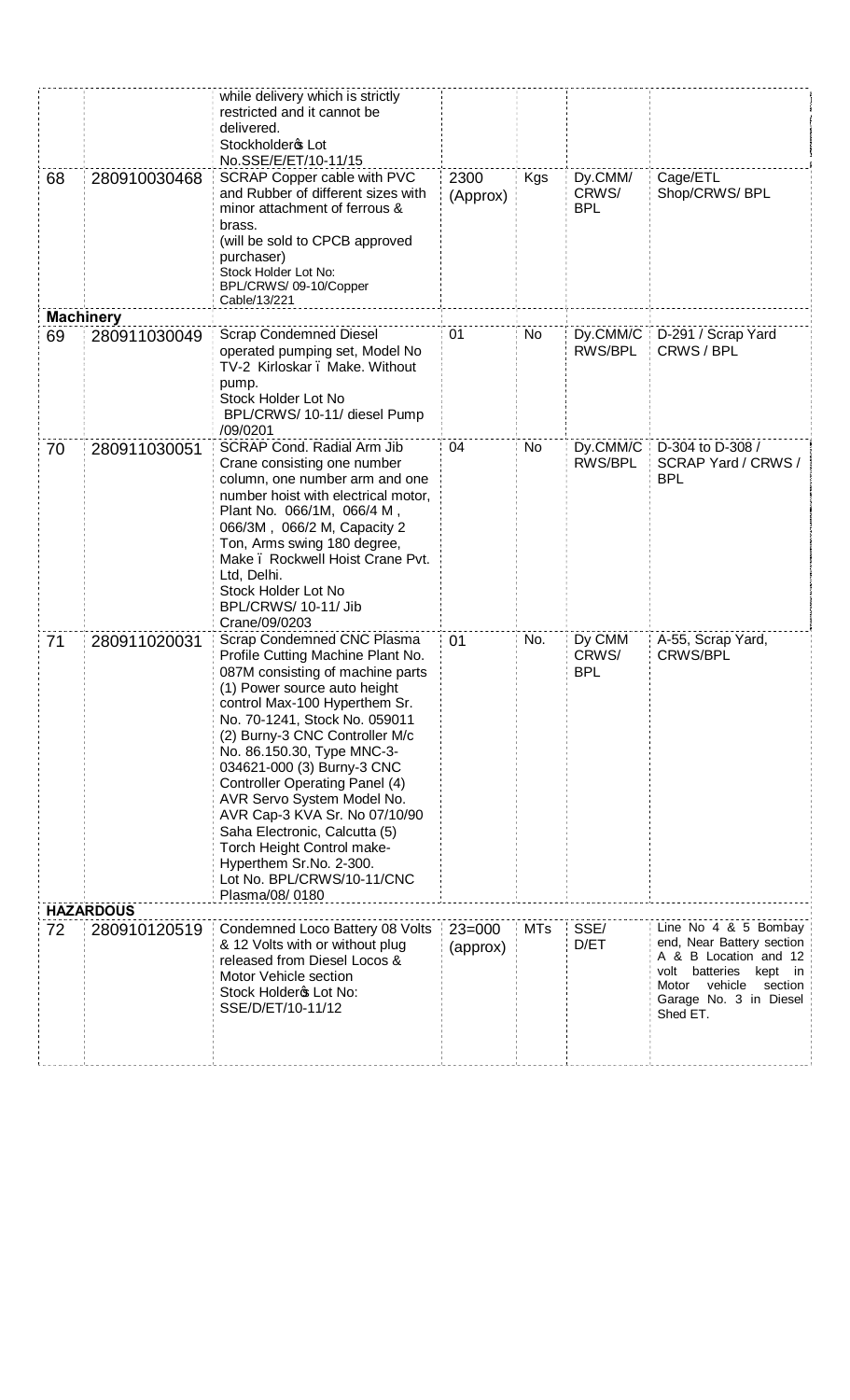| 73<br>280911040001 | Misc. released material from<br>coaches unserviceable scrap<br>consisting pieces of PVC sheet,<br>HDPE chute, FRP items, broken<br>pieces of LP sheet Rexine, small<br>broken piece of rubber items,<br>foam rubber, coir, floor sweeping<br>sand, mud, saw dust, broken<br>glass pieces, packing material<br>such as polythene bags, unusable<br>gunny bags, card board, paper,<br>broken wooden packing boxes,<br>broken pieces of PVC/plastic<br>container, PVC hose pipes plastic<br>pipes, pieces of thermacole,<br>Limpat sheet, & Nylone items,<br>nylone wire rope etc.<br>Note:- (1) Ferrous/Non-Ferrous<br>material, except minor attachment<br>with lot will not be delivered. If any.<br>(2) All Material should be lifted below<br>road<br>level and sweeping condition.<br>Stockholder & Lot No.<br>CRWS/BPL/Mech/PCR/10-                                                                                                                                                            | 750<br>(approx) | M <sup>3</sup> | SSE/PCR/<br>CRWS/<br><b>BPL</b> | In front of pocket Yard<br>and Bin No.2 in New<br><b>Scrap Yard</b> |
|--------------------|----------------------------------------------------------------------------------------------------------------------------------------------------------------------------------------------------------------------------------------------------------------------------------------------------------------------------------------------------------------------------------------------------------------------------------------------------------------------------------------------------------------------------------------------------------------------------------------------------------------------------------------------------------------------------------------------------------------------------------------------------------------------------------------------------------------------------------------------------------------------------------------------------------------------------------------------------------------------------------------------------|-----------------|----------------|---------------------------------|---------------------------------------------------------------------|
|                    | 11/06/Misc.released material                                                                                                                                                                                                                                                                                                                                                                                                                                                                                                                                                                                                                                                                                                                                                                                                                                                                                                                                                                       |                 |                |                                 |                                                                     |
| 280911040002<br>74 | Misc. released unserviceable<br>scrap material released from<br>coaches consisting pieces of PVC<br>sheet, HDPE chute, FRP items,<br>broken pieces of LP sheet Rexine,<br>small broken piece of rubber<br>items, foam rubber, coir, scrap,<br>floor sweeping sand, mud, saw<br>dust, broken glass pieces, packing<br>material such as polythene bags,<br>unusable gunny bags, card board,<br>paper, broken wooden packing<br>boxes, broken pieces of<br>PVC/plastic container, PVC hose<br>pipes plastic pipes, pieces of<br>thermacole, Limpat sheet packing<br>& Nylon items, nylone wire rope<br>etc.<br>Note:- (1) Ferrous/Non-Ferrous<br>material, except minor attachment<br>with lot will not be delivered. If any.<br>(2) All Material should be lifted below<br>road level and sweeping condition.<br>(3) Sequence of delivery strictly<br>followed from serial number basis<br>from 5 to 4 lot.<br>Stockholdero Lot No.<br>CRWS/BPL/Mech/PCR/10-11/07/<br>Misc.released material<br>NOTE | 280<br>(approx) | M <sup>3</sup> | SSE/PCR/<br>CRWS/<br><b>BPL</b> | Bin No.5 & 4 in New<br>Scrap Yard                                   |

(1) Scrap Battery / Waste Oil lots can be bid only by Firm of registered (valid) with MOEF as Recyclers/Re-processors and having environmentally sound management facilities. The person actually bidding on the firmos behalf will have to produce namely authorization letter on Firmos letterhead.

(2) No firearms will be allowed inside the auction hall.